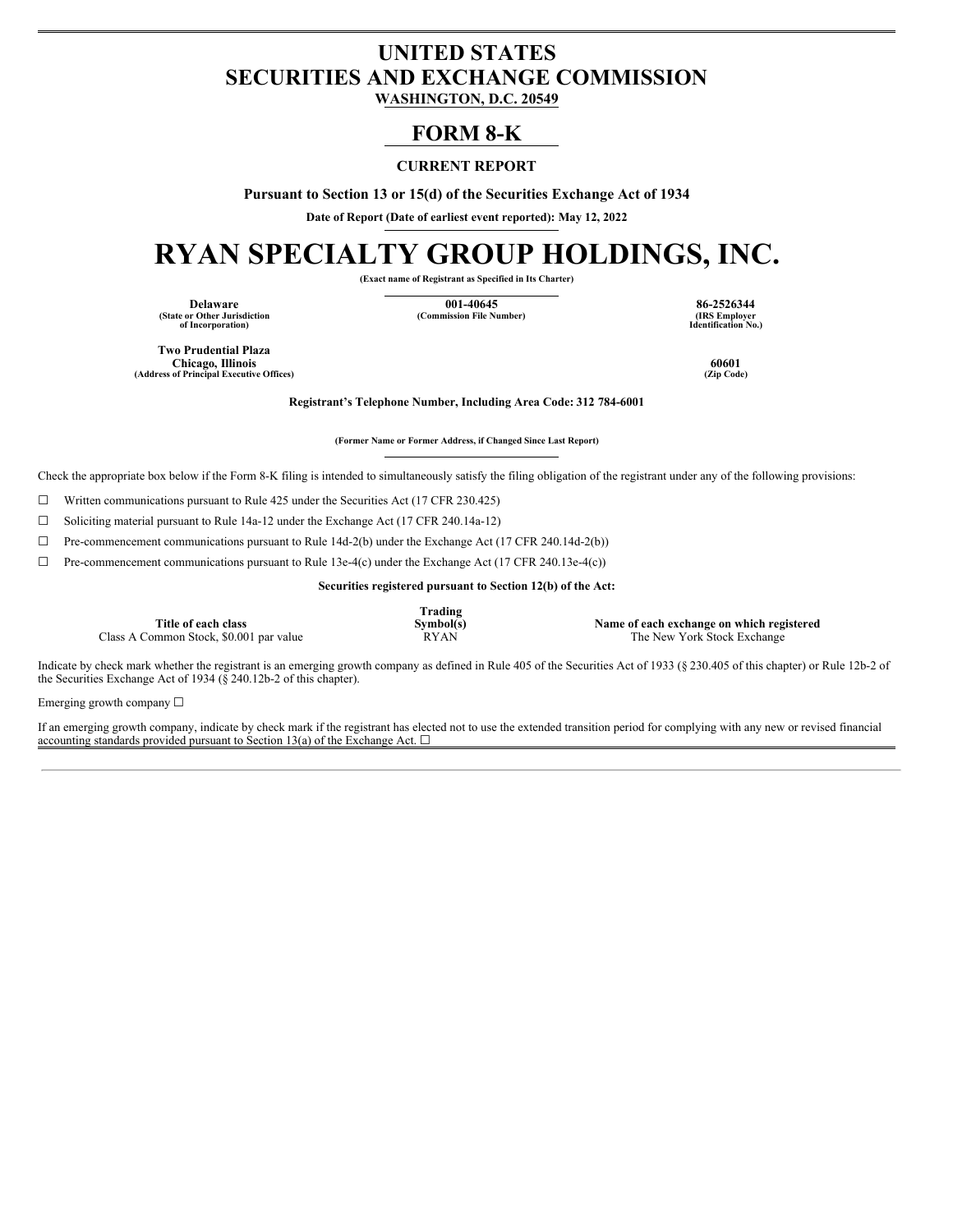#### **Item 2.02 Results of Operations and Financial Condition.**

On May 12, 2022, Ryan Specialty Group Holdings, Inc. (the "Company") issued a press release announcing its results of operations for the first quarter ended March 31, 2022. A copy of the press release is furnished as Exhibit 99.1 hereto and is incorporated herein by reference.

The information furnished herewith pursuant to Item 2.02 of this Current Report, including Exhibit 99.1, shall not be deemed to be filed for the purposes of Section 18 of the Securities Exchange Act of 1934, as amended, or otherwise subject to the liabilities of that section. The information in this current report shall not be incorporated by reference into any registration statement or other document pursuant to the Securities Act of 1933, as amended, except as shall be expressly set forth by specific reference in such filing.

#### **Item 9.01 Financial Statements and Exhibits.**

(d) Exhibits. The following exhibits are furnished herewith:

| Exhibit No. | Description of Exhibit                                      |
|-------------|-------------------------------------------------------------|
| 99.1        | Press Release dated May 12, 2022.                           |
| 104         | Cover Page Interactive Data File (formatted as inline XBRL) |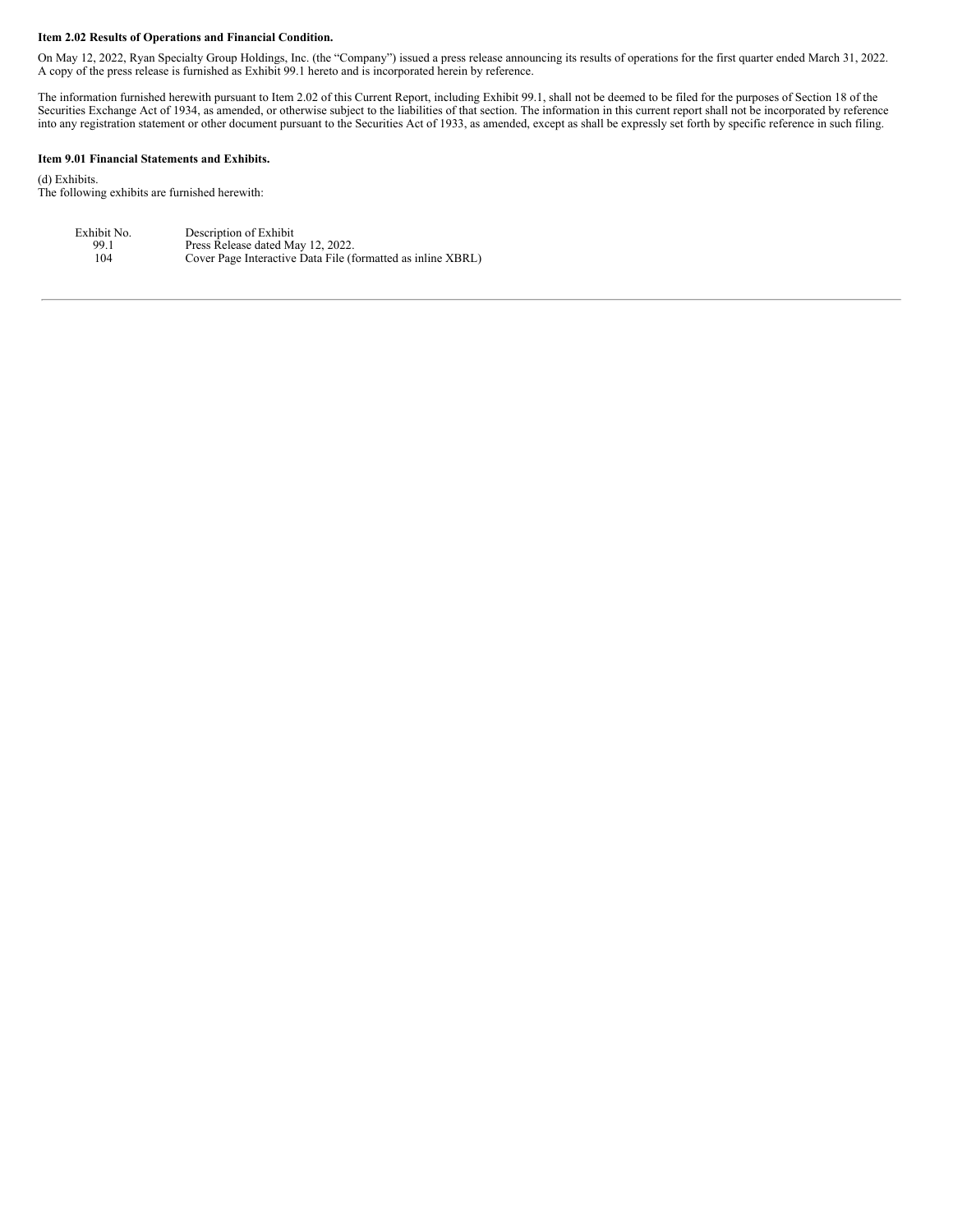# **SIGNATURES**

Pursuant to the requirements of the Securities Exchange Act of 1934, the registrant has duly caused this report to be signed on its behalf by the undersigned thereunto duly authorized.

# **RYAN SPECIALTY GROUP HOLDINGS, INC.**

Date: May 12, 2022 **By:** /s/ Jeremiah Bickham Jeremiah Bickham Executive Vice President and Chief Financial Officer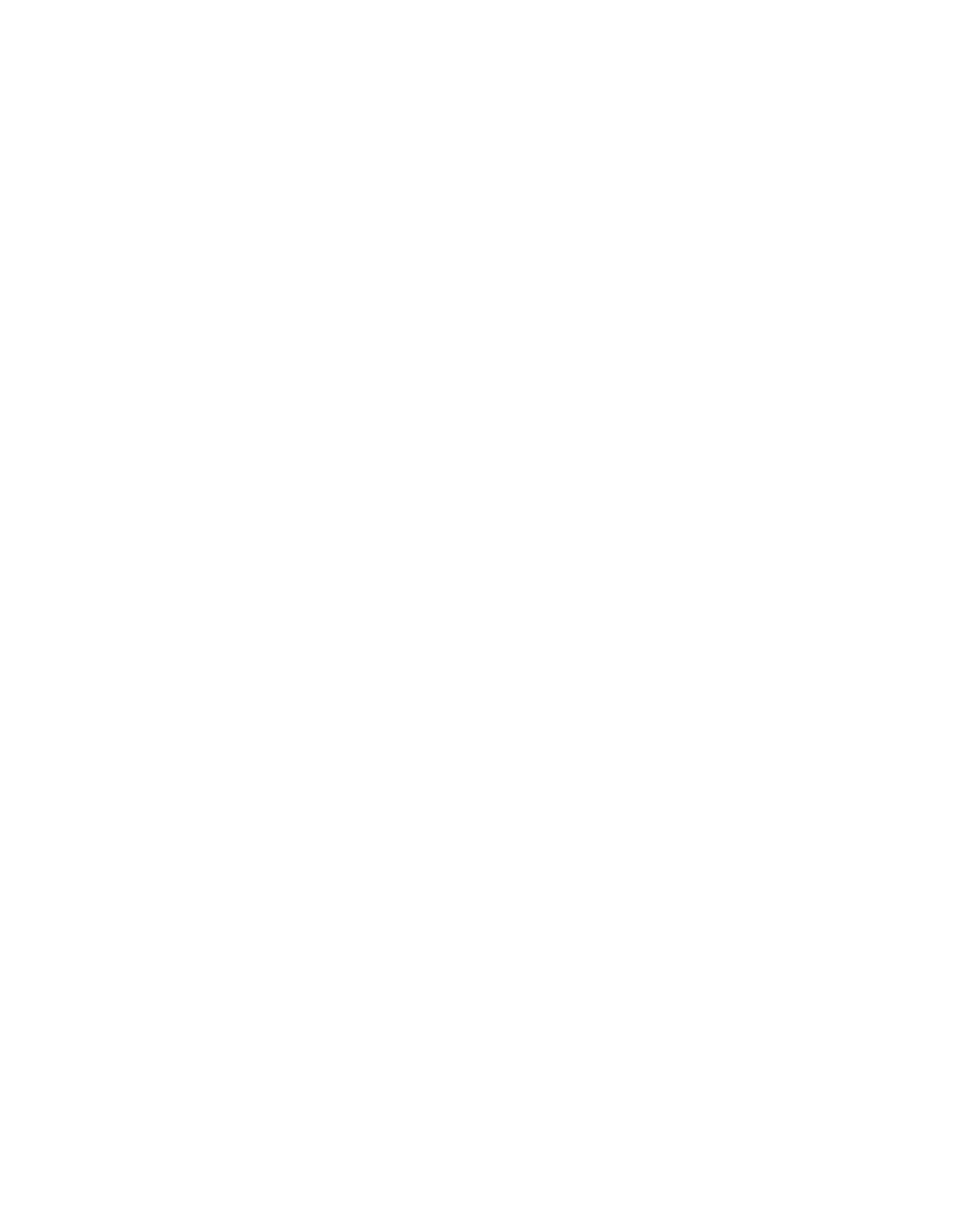

# **RYAN SPECIALTY REPORTS FIRST QUARTER 2022 RESULTS**

*- Total Revenue grew 24.2% year-over-year to \$386.9 million -*

*- Organic Revenue Growth Rate of 20.1% year-over-year -*

*- Net Income of \$18.1 million, or \$0.06 per diluted share -*

*- Adjusted EBITDAC grew 13.6% year-over-year to \$107.3 million -*

*- Adjusted Net Income grew 13.3% year-over-year to \$64.7 million, or \$0.24 per diluted share -*

**MAY 12, 2022 | CHICAGO, IL —** Ryan Specialty Group Holdings, Inc. (NYSE: RYAN) ("Ryan Specialty" or the "Company"), a leading international specialty insurance firm, today announced results for the first quarter ended March 31, 2022.

# **First Quarter 2022 Highlights**

•Q1 Revenue grew 24.2% year-over-year to \$386.9 million, compared to \$311.5 million in the prior-year period

•Organic Revenue Growth Rate\* was 20.1% for the quarter, compared to 18.4% for the same quarter last year

•Net Income of \$18.1 million, compared to Net Loss of \$3.8 million in the prior-year period. Diluted Earnings per Share was \$0.06

•Adjusted EBITDAC\* increased 13.6% to \$107.3 million, compared to \$94.4 million in the prior-year period

•Adjusted EBITDAC Margin\* of 27.7%, compared to 30.3% in the prior-year period

•Adjusted Net Income\* increased 13.3% to \$64.7 million, compared to \$57.1 million in the prior-year period

•Adjusted Diluted Earnings per Share for the first quarter of 2022 was \$0.24

"We had an excellent start to 2022 as we continued to capitalize on opportunities presented by the ongoing expansion of the E&S market. We continue to believe that highlighting our clear value proposition, focusing on client service, and providing innovative solutions is our winning formula for success," said Patrick G. Ryan, Founder, Chairman and Chief Executive Officer of Ryan Specialty. "We delivered 20% organic growth while maintaining solid margins, continuing to invest in enhancing the Ryan Specialty platform, and making steady progress towards hiring the largest class of brokers in our history. We remain confident that our financial strength, dedicated team, and proven ability to execute enables us to deliver sustainable and profitable growth over the long-term."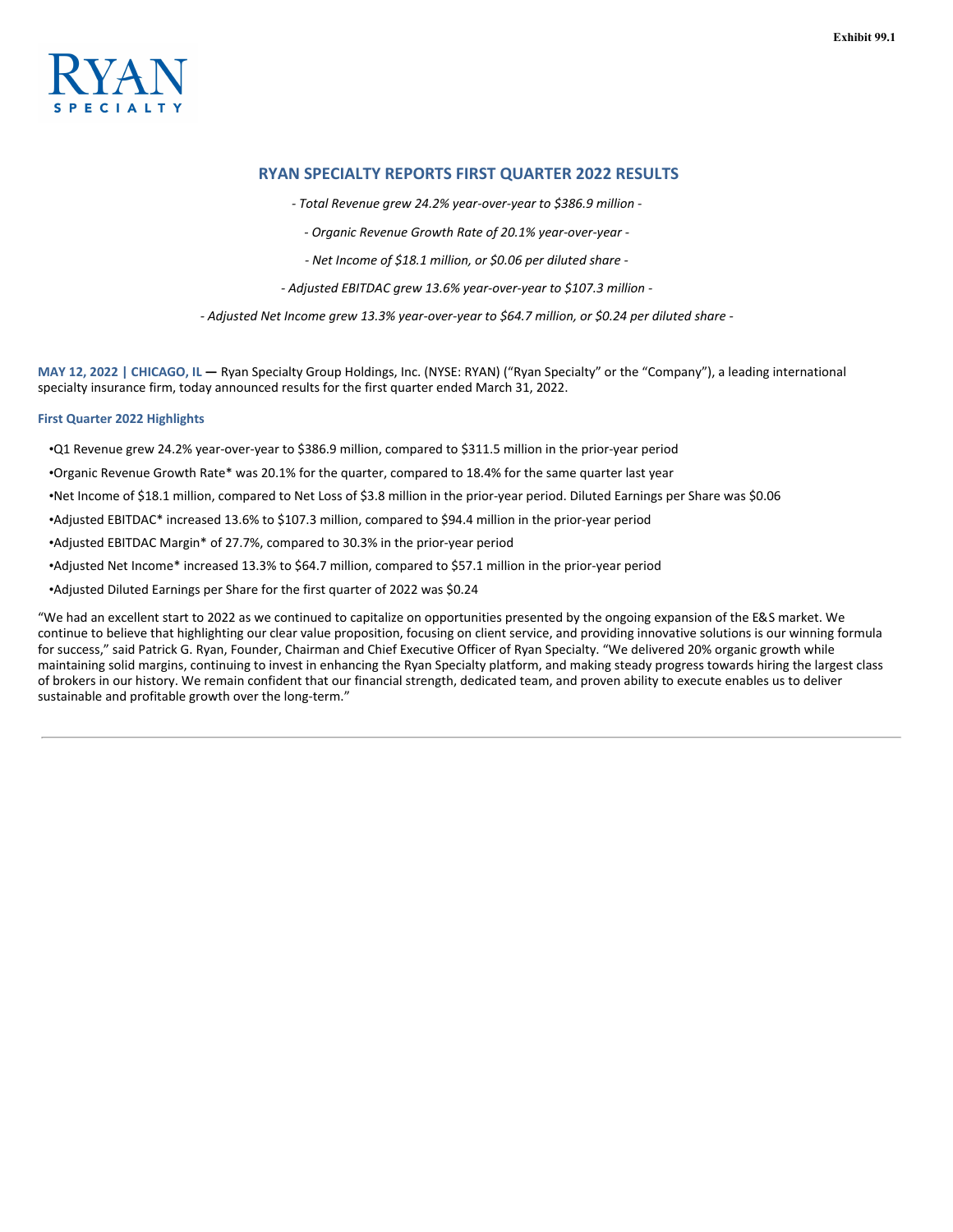#### **Summary of First Quarter 2022 Results**

|                                                       | Three Months Ended March 31. |               | Change       |         |
|-------------------------------------------------------|------------------------------|---------------|--------------|---------|
| (in thousands, except percentages and per share data) | 2022                         | 2021          | \$           | %       |
| <b>GAAP financial measures</b>                        |                              |               |              |         |
| Total revenue                                         | \$<br>386,890                | \$<br>311,458 | \$<br>75,432 | 24.2%   |
| Compensation and benefits                             | 274,274                      | 214,486       | 59,788       | 27.9    |
| General and administrative                            | 42,361                       | 27,545        | 14,816       | 53.8    |
| Total operating expenses                              | 343,501                      | 271,615       | 71,886       | 26.5    |
| Operating income                                      | 43,389                       | 39,843        | 3,546        | 8.9     |
| Net income (loss)                                     | 18,076                       | (3,801)       | 21,877       | (575.6) |
| Net income (loss) attributable to members             | 6,911                        | (6, 251)      | 13,162       | (210.6) |
| Compensation and benefits expense ratio (1)           | 70.9%                        | 68.9%         |              |         |
| General and administrative expense ratio (2)          | 10.9%                        | 8.8%          |              |         |
| Net income (loss) margin                              | 4.7%                         | (1.2)%        |              |         |
| Earnings per share (3)                                | \$<br>0.07                   |               |              |         |
| Diluted earnings per share (3)                        | \$<br>0.06                   |               |              |         |
| <b>Non-GAAP financial measures*</b>                   |                              |               |              |         |
| Organic revenue growth rate                           | $20.1\%$                     | 18.4 %        |              |         |
| Adjusted compensation and benefits expense            | \$<br>241,331                | \$<br>192,367 | \$<br>48,964 | 25.5%   |
| Adjusted compensation and benefits expense ratio      | 62.4%                        | 61.8%         |              |         |
| Adjusted general and administrative expense           | \$<br>38,296                 | \$<br>24,687  | \$<br>13,609 | 55.1%   |
| Adjusted general and administrative expense ratio     | 9.9%                         | 7.9%          |              |         |
| <b>Adjusted EBITDAC</b>                               | \$<br>107,263                | \$<br>94,404  | \$<br>12,859 | 13.6%   |
| Adjusted EBITDAC margin                               | 27.7%                        | 30.3%         |              |         |
| Adjusted net income                                   | \$<br>64,732                 | \$<br>57,130  | \$<br>7,602  | 13.3%   |
| Adjusted net income margin                            | 16.7%                        | 18.3%         |              |         |
| Adjusted diluted earnings per share                   | \$<br>0.24                   |               |              |         |

\* For a definition and a reconciliation of Organic revenue growth rate, Adjusted compensation and benefits expense, Adjusted compensation and benefits ratio, Adjusted general and administrative expense, Adjusted general and administrative expense ratio, Adjusted EBITDAC, Adjusted EBITDAC margin, Adjusted net income, Adjusted net income margin, and Adjusted diluted earnings per share to the most directly comparable GAAP measure, see "Non-GAAP Financial Measures and Key Performance Indicators" below.

(1)Compensation and benefits expense ratio is defined as Compensation and benefits divided by Total revenue.

(2)General and administrative expense ratio is defined as General and administrative expense divided by Total revenue.

(3)See "*Note 12, Earnings Per Share*" of the unaudited quarterly consolidated financial statements.

#### **First Quarter 2022 Review\***

Total revenue for the first quarter of 2022 was \$386.9 million, an increase of 24.2% compared to \$311.5 million in the prior-year period. This increase was primarily due to strong organic revenue growth of 20.1%, driven by new client wins, expanded relationships with existing clients, an overall expansion of the E&S market, and premium rate increases, as well as revenue from recent acquisitions completed in the fourth quarter of 2021.

Total operating expenses for the first quarter of 2022 were \$343.5 million, a 26.5% increase compared to the prior-year period. This was primarily due to an increase in Compensation and benefits expense, which is heavily correlated

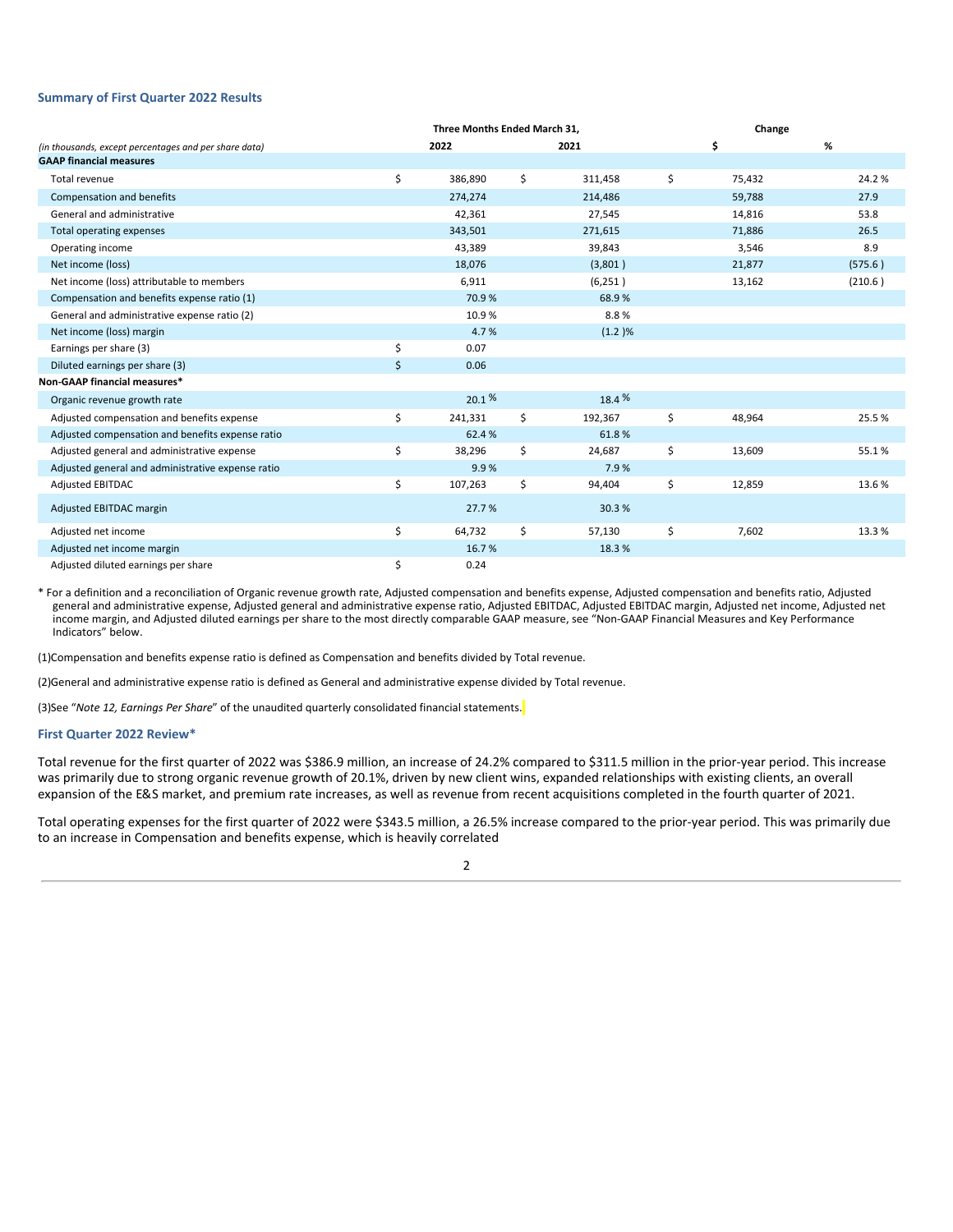to revenue growth as many of Ryan Specialty's producers are compensated based on a percentage of the revenue they generate for the Company, and an increase in public company costs over the comparable period. General and administrative expense also increased compared to the prior-year period to accommodate revenue growth, including an increase in business travel and client entertainment as COVID-19 travel restrictions relaxed.

Net income for the first quarter of 2022 was \$18.1 million, compared to a net loss of \$3.8 million in the prior-year period. The increase was due to year-over-year revenue growth, as well as a reduction in non-operating losses incurred in the first quarter of 2021 driven by a \$12.6 million change in fair value of the embedded derivatives on the Company's Redeemable Preferred Units that did not recur in the first quarter of 2022. Diluted earnings per share for the first quarter of 2022 was \$0.06.

Adjusted EBITDAC of \$107.3 million grew 13.6% from \$94.4 million in the prior-year period. Adjusted EBITDAC margin for the quarter was 27.7%, compared to 30.3% in the prior-year period. The increase in Adjusted EBITDAC was driven primarily by strong revenue growth, as well as continued execution of the Company's 2020 restructuring plan, partially offset by increased Compensation and benefits expense, as well as higher General and administrative expense. The restructuring plan, which the Company initiated in 2020, is anticipated to achieve \$25 million in cumulative annualized cost savings when fully actioned by June 30, 2022.

Adjusted net income for the first quarter of 2022 rose 13.3% to \$64.7 million, compared to \$57.1 million in the prior-year period. Adjusted net income margin was 16.7%, compared to 18.3% in the prior-year period. Adjusted diluted earnings per share for the first quarter of 2022 was \$0.24.

\* For the definition of each of the non-GAAP measures referred to above as well as a reconciliation of such non-GAAP measures to their most directly comparable GAAP measures, see "Non-GAAP Financial Measures and Key Performance Indicators" below.

# **First Quarter 2022 Revenue by Specialty**

The growth of net commissions and fees in all specialties was primarily driven by strong organic growth and the acquisitions of Crouse and Associates and Keystone Risk Partners in the fourth quarter.

| Three Months Ended March 31.       |  |         |               |  |         |               |  |        |       |
|------------------------------------|--|---------|---------------|--|---------|---------------|--|--------|-------|
| (in thousands, except percentages) |  | 2022    | % of<br>total |  | 2021    | % of<br>total |  | Change |       |
| <b>Wholesale Brokerage</b>         |  | 244,827 | 63.3%         |  | 191,124 | 61.4%         |  | 53,703 | 28.1% |
| <b>Binding Authorities</b>         |  | 62,993  | 16.3          |  | 55,045  | 17.7          |  | 7,948  | 14.4  |
| <b>Underwriting Management</b>     |  | 78,861  | 20.4          |  | 65,175  | 20.9          |  | 13,686 | 21.0  |
| Total net commissions and fees     |  | 386.681 |               |  | 311.344 |               |  | 75.337 | 24.2% |

#### **Liquidity and Financial Condition**

As of March 31, 2022, the Company had Cash and cash equivalents of \$706.4 million and outstanding debt principal of \$2.0 billion. On April 7, 2022, the Company entered into a 3.7 year (maturing December 31, 2025), \$1.0 billion Interest Rate Cap on 1-Month Term SOFR to hedge its Term Loan interest rate exposure at a strike of 2.75% and an upfront cost of \$25.5 million.

# **Full Year 2022 Outlook\***

The Company is raising its full year 2022 outlook for both Organic revenue growth rate and Adjusted EBITDAC margin as follows: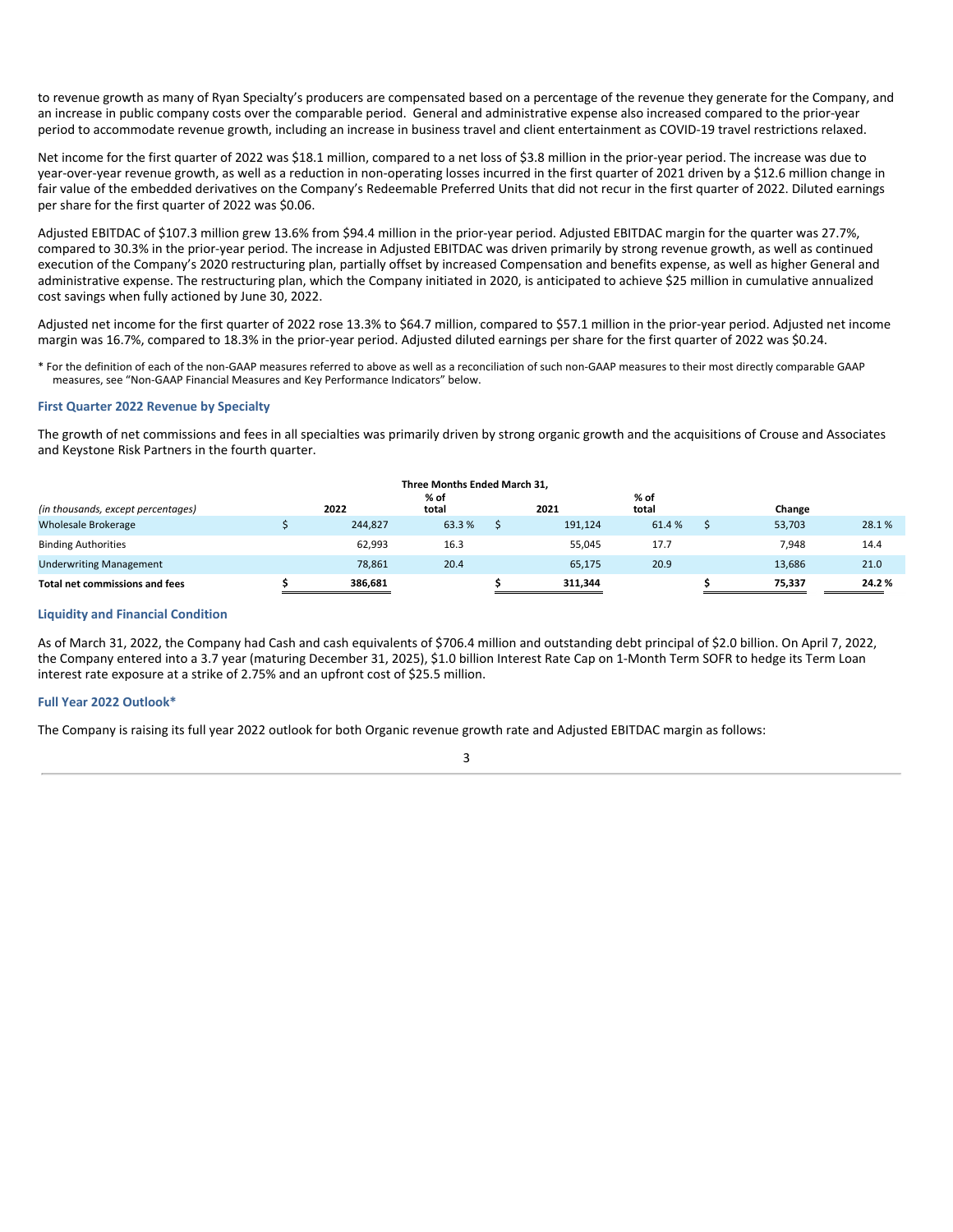•Organic revenue growth rate guidance range for the full year 2022 is now 13.5% – 15.5%, compared to the Company's prior guidance range of 13.0%  $-15.0%$ .

•Adjusted EBITDAC margin guidance range for the full year 2022 is now 28.5% – 30.0%, compared to the Company's prior guidance range of 28.0% – 30.0%.

\* For a definition of Organic revenue growth rate and Adjusted EBITDAC margin as well as an explanation of the Company's inability to provide reconciliations of these forwardlooking non-GAAP measures, see "Non-GAAP Financial Measures and Key Performance Indicators" below.

#### **Conference Call Information**

Ryan Specialty will host a conference call today at 5:00 PM ET to discuss these results. A live audio webcast of the conference call will be available on the Company's website at ryansg.com in its Investors section.

The dial-in number for the conference call is (877) 451-6152 (toll-free) or (201) 389-0879 (international). Please dial the number 10 minutes prior to the scheduled start time.

A webcast replay of the call will be available on the Company's website at ryansg.com in its Investors section for one year following the call.

#### **About Ryan Specialty**

Founded in 2010, Ryan Specialty (NYSE: RYAN) is a service provider of specialty products and solutions for insurance brokers, agents and carriers. Ryan Specialty provides distribution, underwriting, product development, administration and risk management services by acting as a wholesale broker and a managing underwriter. Its mission is to provide industry-leading innovative specialty insurance solutions for insurance brokers, agents and carriers. Learn more at ryansg.com.

# **Forward-Looking Statements**

All statements in this release and in the corresponding earnings call that are not historical are "forward-looking statements" within the meaning of the Private Securities Litigation Reform Act of 1995 and involve substantial risks and uncertainties. For example, all statements the Company makes relating to its estimated and projected costs, expenditures, cash flows, growth rates and financial results or its plans and objectives for future operations, growth initiatives, or strategies and the statements under the caption "Full Year 2022 Outlook" are forward-looking statements. Words such as "anticipate," "estimate," "expect," "project," "plan," "intend," "believe," "may," "will," "should," "can have," "likely" and variations of such words and similar expressions are intended to identify such forward-looking statements. All forward-looking statements are subject to risks and uncertainties, known and unknown, that may cause actual results to differ materially from those that the Company expected. Specific factors that could cause such a difference include, but are not limited to, those disclosed previously in the Company's filings with the Securities and Exchange Commission ("SEC") that include, but are not limited to: the Company's potential failure to develop a succession plan for the senior management team, including Patrick G. Ryan; the Company's failure to recruit and retain revenue producers; the cyclicality of, and the economic conditions in, the markets in which the Company operates; conditions that result in reduced insurer capacity; the potential loss of the Company's relationships with insurance carriers or its clients, becoming dependent upon a limited number of insurance carriers or clients or the failure to develop new insurance carrier and client relationships; significant competitive pressures in each of the Company's businesses; decreases in the premiums or commission rates set by insurers, or actions by insurers seeking repayment of commissions; decreases in the amounts of supplemental or contingent commissions the Company receives; the Company's inability to collect its receivables; the potential that the Company's underwriting models contain errors or are otherwise ineffective; any damage to the Company's reputation; decreases in current market share as a result of disintermediation within the insurance industry; impairment of

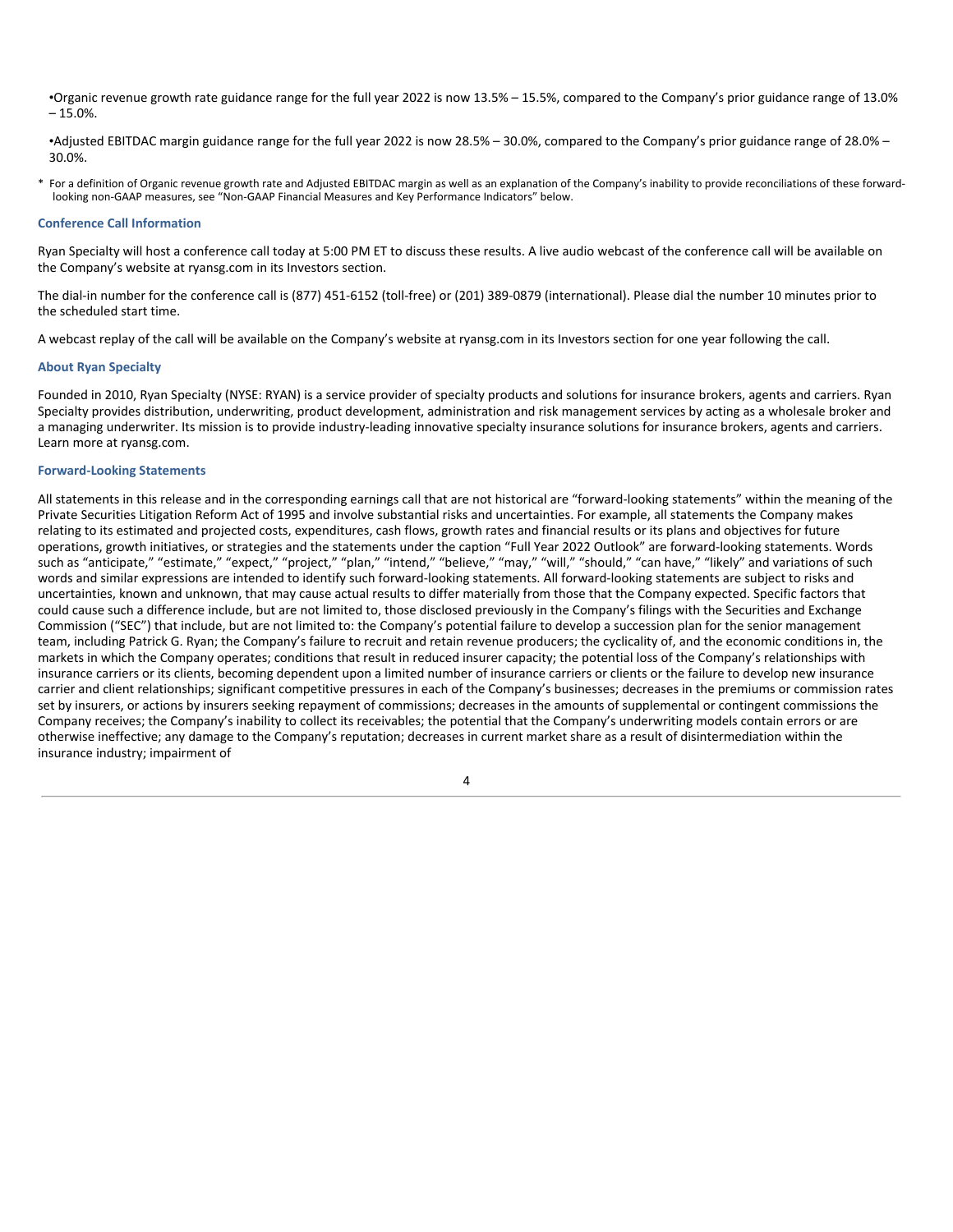goodwill; the inability to maintain rapid growth or to generate sufficient revenue to achieve and maintain profitability; the impact if the Company's MGU programs are terminated or changed; the risks associated with the evaluation of potential acquisitions and the integration of acquired businesses as well as introduction of new products, lines of business and markets; the occurrence of natural or man-made disasters; being subject to E&O claims as well as other contingencies and legal proceedings; the impact on the Company's operations and financial condition from the effects of the current COVID-19 pandemic; the impact of breaches in security that cause significant system or network disruptions; not being able to generate sufficient cash flow to service all of the Company's indebtedness and being forced to take other actions to satisfy its obligations under such indebtedness; and the impact of being unable to refinance the Company's indebtedness.

For more detail on the risk factors that may affect the Company's results, see the section entitled ''Risk Factors'' in its annual report on Form 10-K filed with the Securities and Exchange Commission on March 16, 2022, and in other documents filed with, or furnished to, the SEC. Should one or more of these risks or uncertainties materialize, or should underlying assumptions prove incorrect, actual results may vary materially from those indicated or anticipated by such forward-looking statements. Given these factors, as well as other variables that may affect the Company's operating results, you are cautioned not to place undue reliance on these forward-looking statements, not to assume that past financial performance will be a reliable indicator of future performance, and not to use historical trends to anticipate results or trends in future periods. The forward-looking statements included in this press release and on the related earnings call relate only to events as of the date hereof. The Company does not undertake, and expressly disclaims, any duty or obligation to update publicly any forward-looking statement after the date of this release, whether as a result of new information, future events, changes in assumptions or otherwise.

# **Non-GAAP Financial Measures and Key Performance Indicators**

In assessing the performance of the Company's business, non-GAAP financial measures are used that are derived from the Company's consolidated financial information, but which are not presented in the Company's consolidated financial statements prepared in accordance with GAAP. The Company considers these non-GAAP financial measures to be useful metrics for management and investors to facilitate operating performance comparisons from period to period by excluding potential differences caused by variations in capital structures, tax positions, depreciation, amortization and certain other items that the Company believes are not representative of its core business. The Company uses the following non-GAAP measures for business planning purposes, in measuring performance relative to that of its competitors, to help investors to understand the nature of the Company's growth, and to enable investors to evaluate the run-rate performance of the Company. Non-GAAP financial measures should be viewed as supplementing, and not as an alternative or substitute for the consolidated financial statements prepared and presented in accordance with GAAP. The footnotes to the reconciliation tables below should be read in conjunction with the unaudited consolidated quarterly financial statements in the Company's Quarterly Report on form 10-Q filed with the SEC. Industry peers may provide similar supplemental information but may not define similarly-named metrics in the same way and may not make identical adjustments.

**Organic revenue growth rate:** Organic revenue growth rate represents the percentage change in revenue, as compared to the same period for the year prior, adjusted for revenue attributable to acquisitions during their first 12 months of the Company's ownership, and other adjustments such as contingent commissions, fiduciary investment income, and the impact of changes in foreign exchange rates. The most directly comparable GAAP financial metric is Total revenue growth rate.

**Adjusted compensation and benefits expense:** Adjusted compensation and benefits expense represents Compensation and benefits expense adjusted to reflect items such as (i) equity-based compensation, (ii) acquisition and restructuring related compensation expenses, and (iii) other exceptional or non-recurring compensation expenses, as applicable. The most directly comparable GAAP financial metric is Compensation and benefits expense.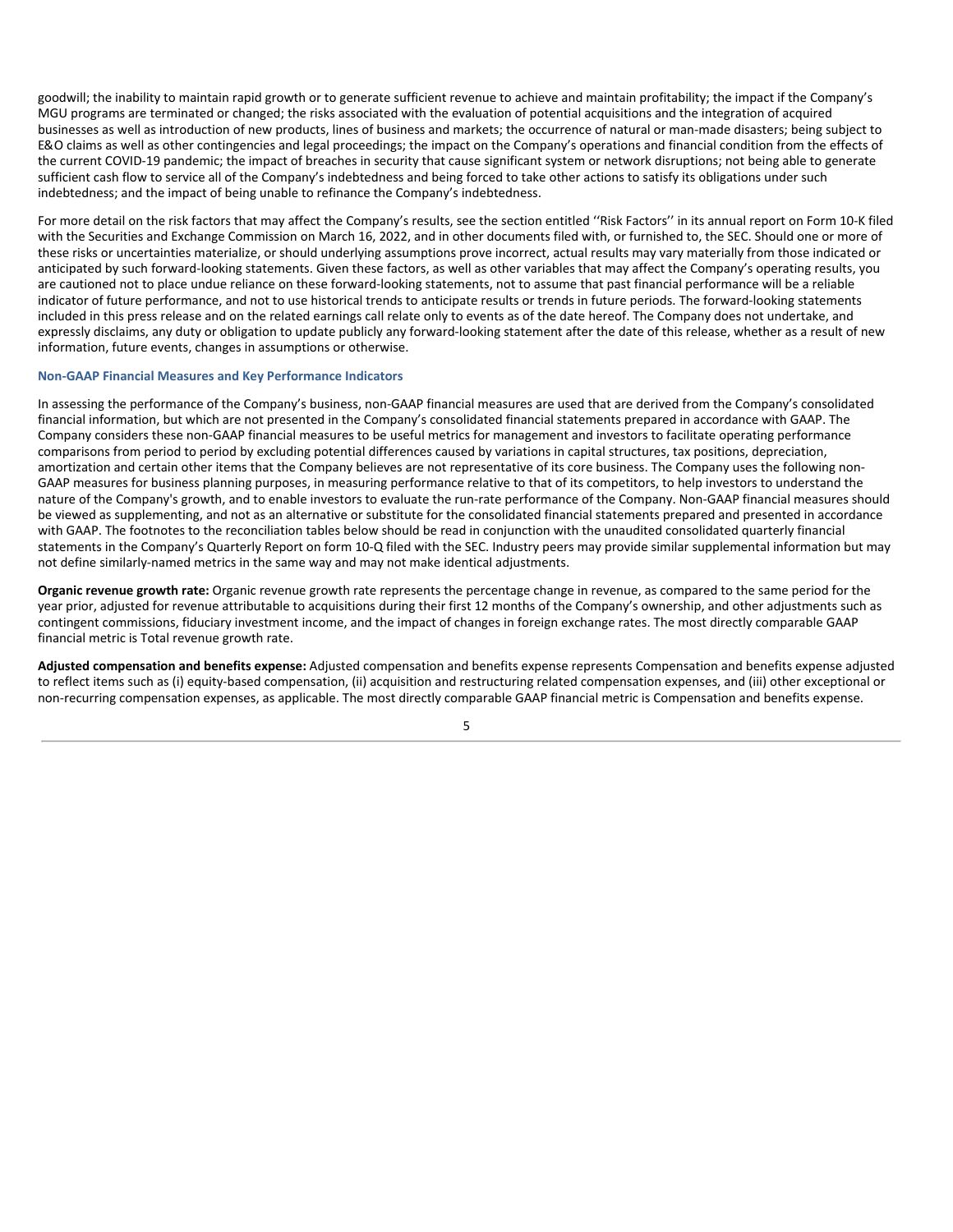**Adjusted general and administrative expense:** Adjusted general and administrative expense represents General and administrative expense adjusted to reflect items such as (i) acquisition and restructuring related general and administrative expenses, and (ii) other exceptional or non-recurring general and administrative expenses, as applicable. The most directly comparable GAAP financial metric is General and administrative expense.

**Adjusted compensation and benefits expense ratio:** Adjusted compensation and benefits expense ratio represents the Adjusted compensation and benefits expense as a percentage of Total revenue. The most directly comparable GAAP financial metric is Compensation and benefits expense ratio.

**Adjusted general and administrative expense ratio:** Adjusted general and administrative expense ratio represents the Adjusted general and administrative expense as a percentage of Total revenue. The most directly comparable GAAP financial metric is General and administrative expense ratio.

**Adjusted EBITDAC:** Adjusted EBITDAC is defined as Net income before interest expense, net, income tax expense, depreciation, amortization, and change in contingent consideration, adjusted to reflect items such as (i) equity-based compensation, (ii) acquisition-related expenses, and (iii) other exceptional or non-recurring items, as applicable. The most directly comparable GAAP financial metric is Net income.

**Adjusted EBITDAC margin**: Adjusted EBITDAC margin is defined as Adjusted EBITDAC as a percentage of Total revenue. The most directly comparable GAAP financial metric is Net income margin.

**Adjusted net income**: Adjusted net income is tax-effected earnings before amortization and certain items of income and expense, gains and losses, equity-based compensation, acquisition related long-term incentive compensation, acquisition-related expenses, costs associated with the IPO and certain exceptional or non-recurring items. The Company will be subject to United States federal income taxes, in addition to state, local, and foreign taxes, with respect to its allocable share of any net taxable income of Ryan Specialty Group, LLC. For comparability purposes, this calculation incorporates the impact of federal and state statutory tax rates on 100% of the Company's adjusted pre-tax income as if the Company owned 100% of Ryan Specialty Group, LLC. The most directly comparable GAAP financial metric is Net income.

**Adjusted net income margin**: Adjusted net income margin is defined as Adjusted net income as a percentage of Total revenue. The most directly comparable GAAP financial metric is Net income margin.

**Adjusted diluted earnings per share:** Adjusted diluted earnings per share is defined as Adjusted net income divided by diluted shares outstanding after adjusting for the effect of the exchange of 100% of the outstanding common units of New RSG Holdings, LLC (together with the shares of Class B common stock) into shares of Class A common stock and the effect of unvested equity awards. The most directly comparable GAAP financial metric is Diluted earnings per share. The reconciliation of the above non-GAAP measures to their most directly comparable GAAP financial measure is set forth in the reconciliation table accompanying this release.

With respect to the Organic revenue growth rate and Adjusted EBITDAC margin outlook presented in the "Full Year 2022 Outlook" section of this press release, the Company is unable to provide a comparable outlook for, or a reconciliation to, Total revenue growth rate or Net income margin because it cannot provide a meaningful or accurate calculation or estimation of certain reconciling items without unreasonable effort. Its inability to do so is due to the inherent difficulty in forecasting the timing of items that have not yet occurred and quantifying certain amounts that are necessary for such reconciliation, including variations in effective tax rate, expenses to be incurred for acquisition activities and other one-time or exceptional items.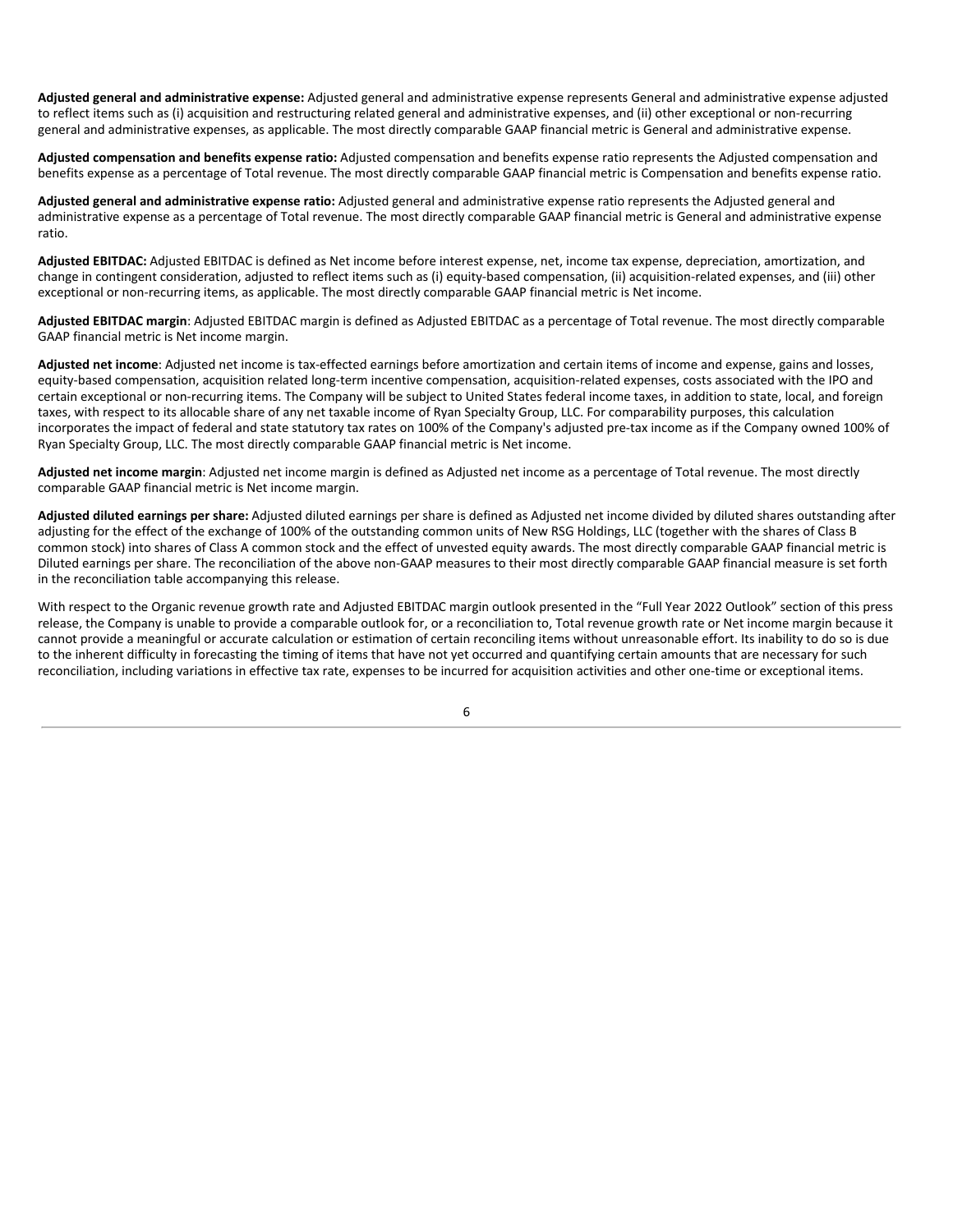# **Contacts:**

**Investor Relations** Noah Angeletti SVP, Head of Investor Relations & Treasurer Ryan Specialty IR@ryansg.com Phone: (312) 784-6152

# **Media Relations**

Alice Phillips Topping SVP, Chief Marketing & Communications Officer Ryan Specialty Alice.Topping@ryansg.com Phone: (312) 635-5976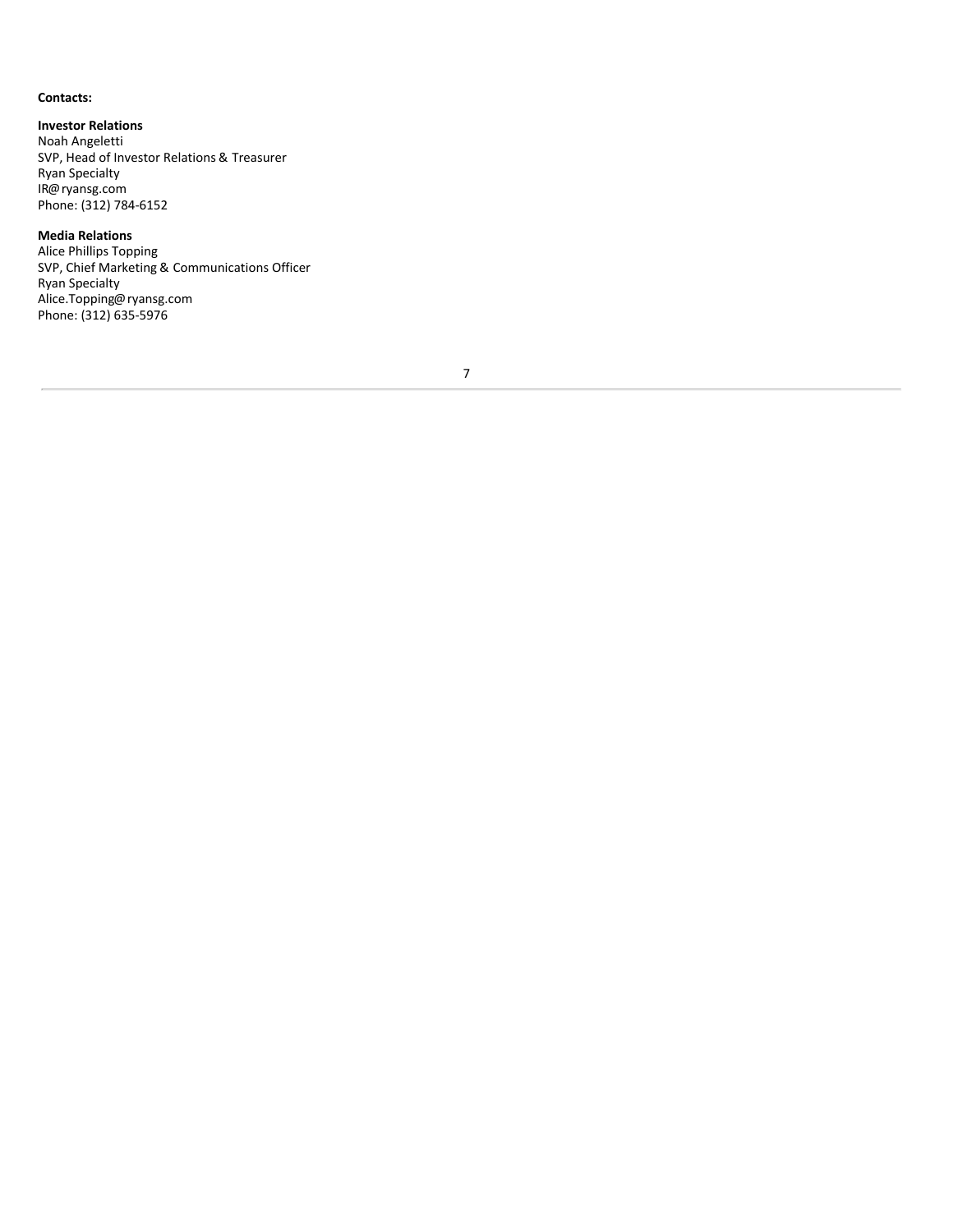# **Consolidated Statements of Income (Unaudited)**

|                                                              |    | Three Months Ended March 31. |    |          |  |
|--------------------------------------------------------------|----|------------------------------|----|----------|--|
| (in thousands, except percentages and per share data)        |    | 2022                         |    | 2021     |  |
| Revenue                                                      |    |                              |    |          |  |
| Net commissions and fees                                     | \$ | 386,681                      | \$ | 311,344  |  |
| Fiduciary investment income                                  |    | 209                          |    | 114      |  |
| <b>Total revenue</b>                                         | \$ | 386,890                      | \$ | 311,458  |  |
| <b>Expenses</b>                                              |    |                              |    |          |  |
| Compensation and benefits                                    |    | 274,274                      |    | 214,486  |  |
| General and administrative                                   |    | 42,361                       |    | 27,545   |  |
| Amortization                                                 |    | 26,663                       |    | 27,794   |  |
| Depreciation                                                 |    | 1,211                        |    | 1,200    |  |
| Change in contingent consideration                           |    | (1,008)                      |    | 590      |  |
| <b>Total operating expenses</b>                              | \$ | 343,501                      | \$ | 271,615  |  |
| <b>Operating income</b>                                      | Ś  | 43,389                       | \$ | 39,843   |  |
| Interest expense, net                                        |    | 21,752                       |    | 20,045   |  |
| (Income) loss from equity method investment in related party |    | 543                          |    | (81)     |  |
| Other non-operating loss                                     |    | 7,521                        |    | 21,446   |  |
| Income (loss) before income taxes                            | \$ | 13,573                       | \$ | (1, 567) |  |
| Income tax expense (benefit)                                 |    | (4,503)                      |    | 2,234    |  |
| Net income (loss)                                            | \$ | 18,076                       | \$ | (3,801)  |  |
| <b>GAAP financial measures</b>                               |    |                              |    |          |  |
| Revenue                                                      | \$ | 386,890                      | \$ | 311,458  |  |
| Compensation and benefits                                    |    | 274,274                      |    | 214,486  |  |
| General and administrative                                   |    | 42,361                       |    | 27,545   |  |
| Net Income (loss)                                            | Ś. | 18,076                       | \$ | (3,801)  |  |
| Compensation and benefits expense ratio                      |    | 70.9 %                       |    | 68.9%    |  |
| General and administrative expense ratio                     |    | 10.9 %                       |    | 8.8%     |  |
| Net income (loss) margin                                     |    | 4.7 %                        |    | (1.2)%   |  |
| Earnings per share                                           | \$ | 0.07                         | \$ |          |  |
| Diluted earnings per share                                   |    | 0.06                         | Ś  |          |  |

# **Non-GAAP Financial Measures (unaudited)**

|                                                       | Three Months Ended March 31, |         |      |         |  |
|-------------------------------------------------------|------------------------------|---------|------|---------|--|
| (in thousands, except percentages and per share data) |                              | 2022    | 2021 |         |  |
| Non-GAAP financial measures*                          |                              |         |      |         |  |
| Organic revenue growth rate                           |                              | 20.1 %  |      | 18.4 %  |  |
| Adjusted compensation and benefits expense            |                              | 241,331 | \$   | 192,367 |  |
| Adjusted compensation and benefits expense ratio      |                              | 62.4 %  |      | 61.8 %  |  |
| Adjusted general and administrative expense           | Ś                            | 38,296  | \$   | 24,687  |  |
| Adjusted general and administrative expense ratio     |                              | 9.9 %   |      | 7.9 %   |  |
| <b>Adjusted EBITDAC</b>                               | Ś                            | 107,263 | Ŝ.   | 94,404  |  |
| Adjusted EBITDAC margin                               |                              | 27.7 %  |      | 30.3 %  |  |
| Adjusted net income                                   |                              | 64,732  | \$   | 57,130  |  |
| Adjusted net income margin                            |                              | 16.7 %  |      | 18.3 %  |  |
| Adjusted diluted earnings per share                   |                              | 0.24    | \$.  |         |  |
|                                                       |                              |         |      |         |  |
|                                                       | 8                            |         |      |         |  |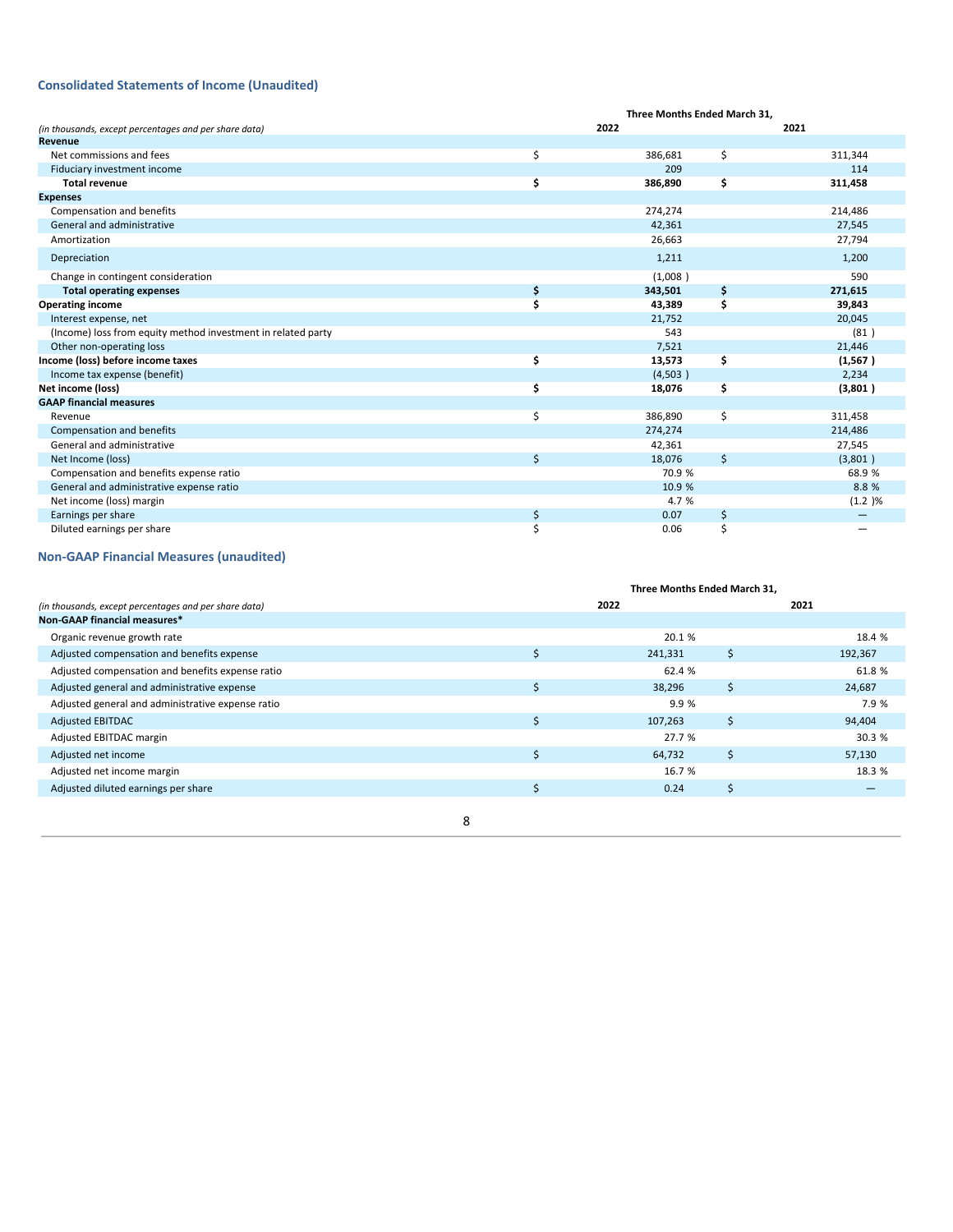# **Consolidated Statements of Financial Position (Unaudited)**

| (in thousands, except unit and par value data)<br><b>ASSETS</b>                                                                                                                               | March 31, 2022  |                         | December 31, 2021 |
|-----------------------------------------------------------------------------------------------------------------------------------------------------------------------------------------------|-----------------|-------------------------|-------------------|
| <b>CURRENT ASSETS</b>                                                                                                                                                                         |                 |                         |                   |
| Cash and cash equivalents                                                                                                                                                                     | \$<br>706.370   | \$                      | 386,962           |
| Commissions and fees receivable - net                                                                                                                                                         | 189,709         |                         | 210,252           |
| Fiduciary cash and receivables                                                                                                                                                                | 2,123,702       |                         | 2,390,185         |
| Prepaid incentives - net                                                                                                                                                                      | 7,603           |                         | 7,726             |
| Other current assets                                                                                                                                                                          | 13,251          |                         | 15.882            |
| <b>Total current assets</b>                                                                                                                                                                   | \$<br>3,040,635 | \$                      | 3,011,007         |
| <b>NON-CURRENT ASSETS</b>                                                                                                                                                                     |                 |                         |                   |
| Goodwill                                                                                                                                                                                      | 1,314,266       |                         | 1,309,267         |
| Other intangible assets                                                                                                                                                                       | 549,125         |                         | 573,930           |
| Prepaid incentives - net                                                                                                                                                                      | 24,006          |                         | 25,382            |
| Equity method investment in related party                                                                                                                                                     | 41.824          |                         | 45,417            |
| Property and equipment - net                                                                                                                                                                  | 14,649          |                         | 15,290            |
| Lease right-of-use assets                                                                                                                                                                     | 99,688          |                         | 84,874            |
| Deferred tax assets                                                                                                                                                                           | 391,777         |                         | 382,753           |
| Other non-current assets                                                                                                                                                                      | 9,667           |                         | 10,788            |
| <b>Total non-current assets</b>                                                                                                                                                               | \$<br>2,445,002 | \$                      | 2,447,701         |
| <b>TOTAL ASSETS</b>                                                                                                                                                                           | \$              | \$                      |                   |
|                                                                                                                                                                                               | 5,485,637       |                         | 5,458,708         |
| LIABILITIES AND STOCKHOLDERS' EQUITY<br><b>CURRENT LIABILITIES</b>                                                                                                                            |                 |                         |                   |
| Accounts payable and accrued liabilities                                                                                                                                                      | 101,335         |                         | 99,403            |
| Accrued compensation                                                                                                                                                                          |                 |                         |                   |
|                                                                                                                                                                                               | 231,387         |                         | 386,301           |
| <b>Operating lease liabilities</b>                                                                                                                                                            | 18,277          |                         | 18,783            |
| Tax receivable agreement liabilities                                                                                                                                                          | 7,968           |                         |                   |
| Short-term debt and current portion of long-term debt                                                                                                                                         | 22,640          |                         | 23.469            |
| <b>Fiduciary liabilities</b>                                                                                                                                                                  | 2,123,702       |                         | 2,390,185         |
| <b>Total current liabilities</b>                                                                                                                                                              | \$<br>2,505,309 | \$                      | 2,918,141         |
| <b>NON-CURRENT LIABILITIES</b>                                                                                                                                                                |                 |                         | 4.371             |
| Accrued compensation<br>Operating lease liabilities                                                                                                                                           | 8.006<br>91,880 |                         | 74,386            |
|                                                                                                                                                                                               | 1,956,631       |                         | 1,566,627         |
| Long-term debt<br>Deferred tax liabilities                                                                                                                                                    | 740             |                         | 631               |
| Tax receivable agreement liabilities                                                                                                                                                          | 272,730         |                         | 272,100           |
| Other non-current liabilities                                                                                                                                                                 | 26.302          |                         | 27.675            |
| <b>Total non-current liabilities</b>                                                                                                                                                          | \$<br>2,356,289 | $\overline{\mathsf{S}}$ | 1,945,790         |
| <b>TOTAL LIABILITIES</b>                                                                                                                                                                      | \$<br>4,861,598 | \$                      | 4,863,931         |
| <b>STOCKHOLDERS' EQUITY</b>                                                                                                                                                                   |                 |                         |                   |
| Class A common stock (\$0.001 par value; 1,000,000,000 shares authorized, 110,063,552 and 109,894,548 shares issued and<br>outstanding at March 31, 2022 and December 31, 2021, respectively) | 110             |                         | 110               |
| Class B common stock (\$0.001 par value; 1,000,000,000 shares authorized, 149,084,846 and 149,162,107 shares issued and<br>outstanding at March 31, 2022 and December 31, 2021, respectively) | 149             |                         | 149               |
| Class X common stock (\$0.001 par value; 10,000,000 shares authorized, 640,784 shares issued and 0 outstanding at March 31,<br>2022 and December 31, 2021)                                    |                 |                         |                   |
| Preferred stock (\$0.001 par value; 500,000,000 shares authorized, 0 shares issued and outstanding at March 31, 2022 and<br>December 31, 2021)                                                |                 |                         |                   |
| Additional paid-in capital                                                                                                                                                                    | 371,433         |                         | 348,865           |
| <b>Accumulated deficit</b>                                                                                                                                                                    | (153)           |                         | (7,064)           |
| Accumulated other comprehensive income                                                                                                                                                        | 354             |                         | 1,714             |
| Total stockholders' equity attributable to Ryan Specialty Group Holdings, Inc.                                                                                                                | \$<br>371,893   | \$                      | 343,774           |
| Non-controlling interests                                                                                                                                                                     | 252,146         |                         | 251,003           |
| <b>Total stockholders' equity</b>                                                                                                                                                             | 624,039         |                         | 594,777           |
| TOTAL LIABILITIES AND STOCKHOLDERS' EQUITY                                                                                                                                                    | \$<br>5,485,637 | Ş                       | 5,458,708         |
|                                                                                                                                                                                               |                 |                         |                   |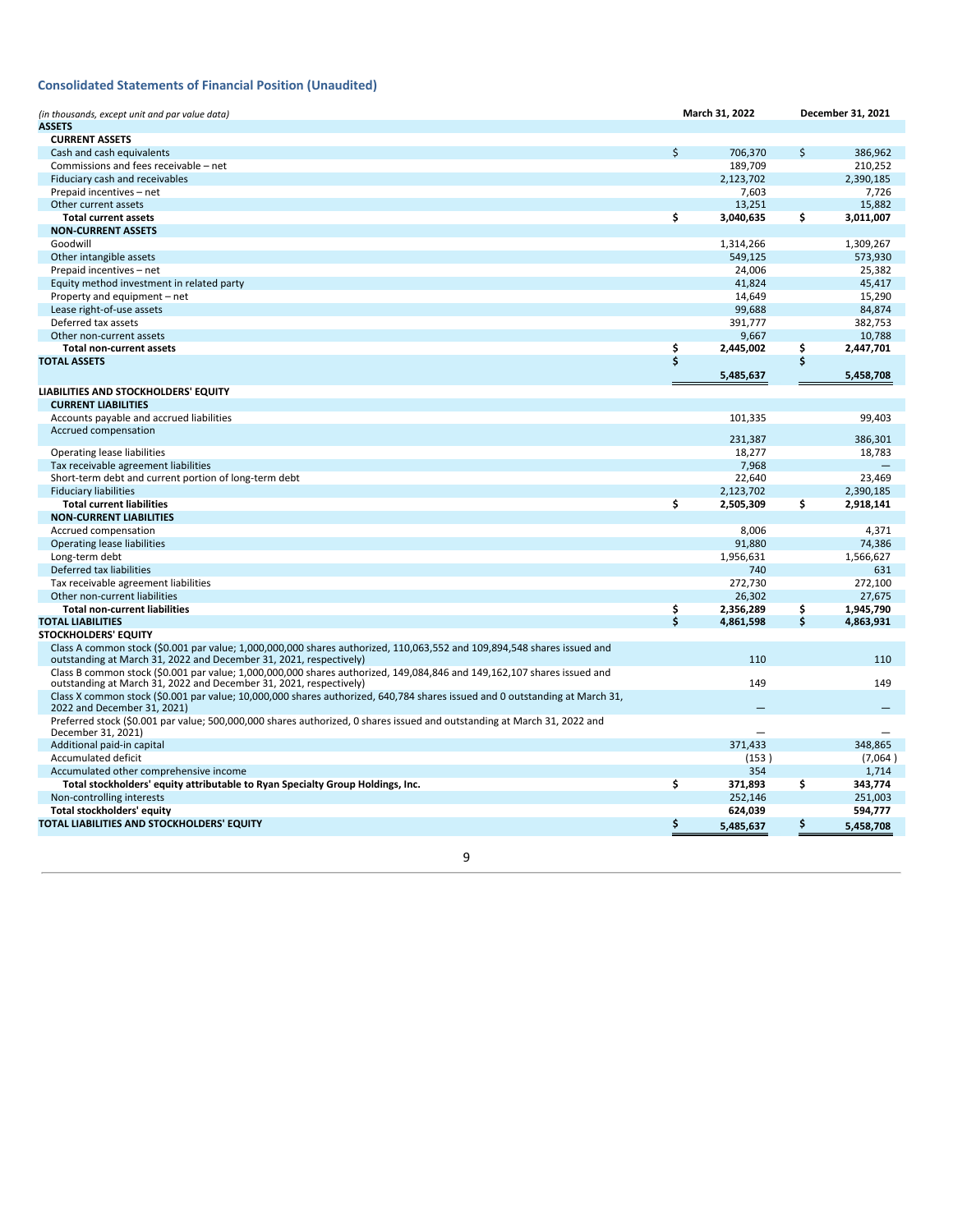# **Consolidated Statements of Cash Flows (Unaudited)**

|                                                                                                                 | Three Months Ended March 31. |                |     |                   |  |  |
|-----------------------------------------------------------------------------------------------------------------|------------------------------|----------------|-----|-------------------|--|--|
| (in thousands)                                                                                                  |                              | 2022           |     | 2021              |  |  |
| <b>CASH FLOWS FROM OPERATING ACTIVITIES</b>                                                                     |                              |                |     |                   |  |  |
| Net income                                                                                                      | \$                           | 18,076         | \$  | (3,801)           |  |  |
| Adjustments to reconcile net income to cash flows from (used for) operating activities:                         |                              |                |     |                   |  |  |
| Loss (gain) from equity method investment                                                                       |                              | 543            |     | (81)              |  |  |
| Amortization                                                                                                    |                              | 26,663         |     | 27,794            |  |  |
| Depreciation                                                                                                    |                              | 1,211          |     | 1,200             |  |  |
| Prepaid and deferred compensation expense                                                                       |                              | 9,684          |     | 8,158             |  |  |
| Non-cash equity-based compensation                                                                              |                              | 23,248         |     | 4,430             |  |  |
| Amortization of deferred debt issuance costs                                                                    |                              | 2,811          |     | 2,517             |  |  |
| Deferred income taxes                                                                                           |                              | (8, 251)       |     | (80)              |  |  |
| Loss on Tax Receivable Agreement                                                                                |                              | 7,718          |     |                   |  |  |
| Change (net of acquisitions and divestitures) in:                                                               |                              |                |     |                   |  |  |
| Commissions and fees receivable - net                                                                           |                              | 20,543         |     | 19,187            |  |  |
| <b>Accrued interest</b>                                                                                         |                              | 2,877          |     | 248               |  |  |
| Other current assets and accrued liabilities                                                                    |                              | (164, 924)     |     | (139, 401)        |  |  |
| Other non-current assets and accrued liabilities                                                                |                              | (5,669)        |     | 5,024             |  |  |
| Total cash flows used for operating activities                                                                  | \$                           | $(65, 470)$ \$ |     | (74, 805)         |  |  |
| CASH FLOWS FROM INVESTING ACTIVITIES                                                                            |                              |                |     |                   |  |  |
| Prepaid incentives issued – net of repayments                                                                   |                              | (497)          |     |                   |  |  |
| Capital expenditures                                                                                            |                              | (2, 224)       |     | (2,208)           |  |  |
| Total cash flows used for investing activities                                                                  | \$                           | (2,721)        | \$. | (2, 208)          |  |  |
| <b>CASH FLOWS FROM FINANCING ACTIVITIES</b>                                                                     |                              |                |     |                   |  |  |
| Purchase of remaining interest in Ryan Re                                                                       |                              |                |     | (47, 517)         |  |  |
| Deferred offering costs paid                                                                                    |                              |                |     | (4,049)           |  |  |
| Receipt of taxes related to net share settlement of equity awards                                               |                              | 105            |     | $\qquad \qquad -$ |  |  |
| Taxes paid related to net share settlement of equity awards                                                     |                              | (105)          |     |                   |  |  |
| Cash distribution to LLC Unitholders                                                                            |                              | (187)          |     | (23, 246)         |  |  |
| Repayment of term debt                                                                                          |                              | (4, 125)       |     |                   |  |  |
| Finance lease and other costs paid                                                                              |                              | (6)            |     | (47)              |  |  |
| Debt issuance costs paid                                                                                        |                              | (1,803)        |     | (1,289)           |  |  |
| Proceeds from senior secured notes                                                                              |                              | 394,000        |     |                   |  |  |
| Net change in fiduciary liabilities                                                                             |                              | (79, 148)      |     | (62,018)          |  |  |
| Total cash flows provided by (used for) financing activities                                                    | \$                           | 308,731        | \$  | (138, 166)        |  |  |
| Effect of changes in foreign exchange rates on cash, cash equivalents, and cash held in a fiduciary<br>capacity |                              | 816            |     | (784)             |  |  |
| NET CHANGE IN CASH, CASH EQUIVALENTS, AND CASH HELD IN A FIDUCIARY CAPACITY                                     | \$                           | 241,356        | \$  | (215, 963)        |  |  |
| CASH, CASH EQUIVALENTS, AND CASH HELD IN A FIDUCIARY CAPACITY-Beginning balance                                 | \$                           | 1,139,661      | \$  | 895,704           |  |  |
| CASH, CASH EQUIVALENTS, AND CASH HELD IN A FIDUCIARY CAPACITY-Ending balance                                    | Ś                            | 1,381,017      | Ś   | 679,741           |  |  |
| Reconciliation of cash, cash equivalents, and cash held in a fiduciary capacity                                 |                              |                |     |                   |  |  |
| Cash and cash equivalents                                                                                       | \$                           | 706,370        | \$  | 159,176           |  |  |
| Cash held in a fiduciary capacity                                                                               |                              | 674,647        |     | 520,565           |  |  |
| Total cash, cash equivalents, and cash held in a fiduciary capacity                                             | \$                           | 1,381,017      | \$  | 679,741           |  |  |
|                                                                                                                 |                              |                |     |                   |  |  |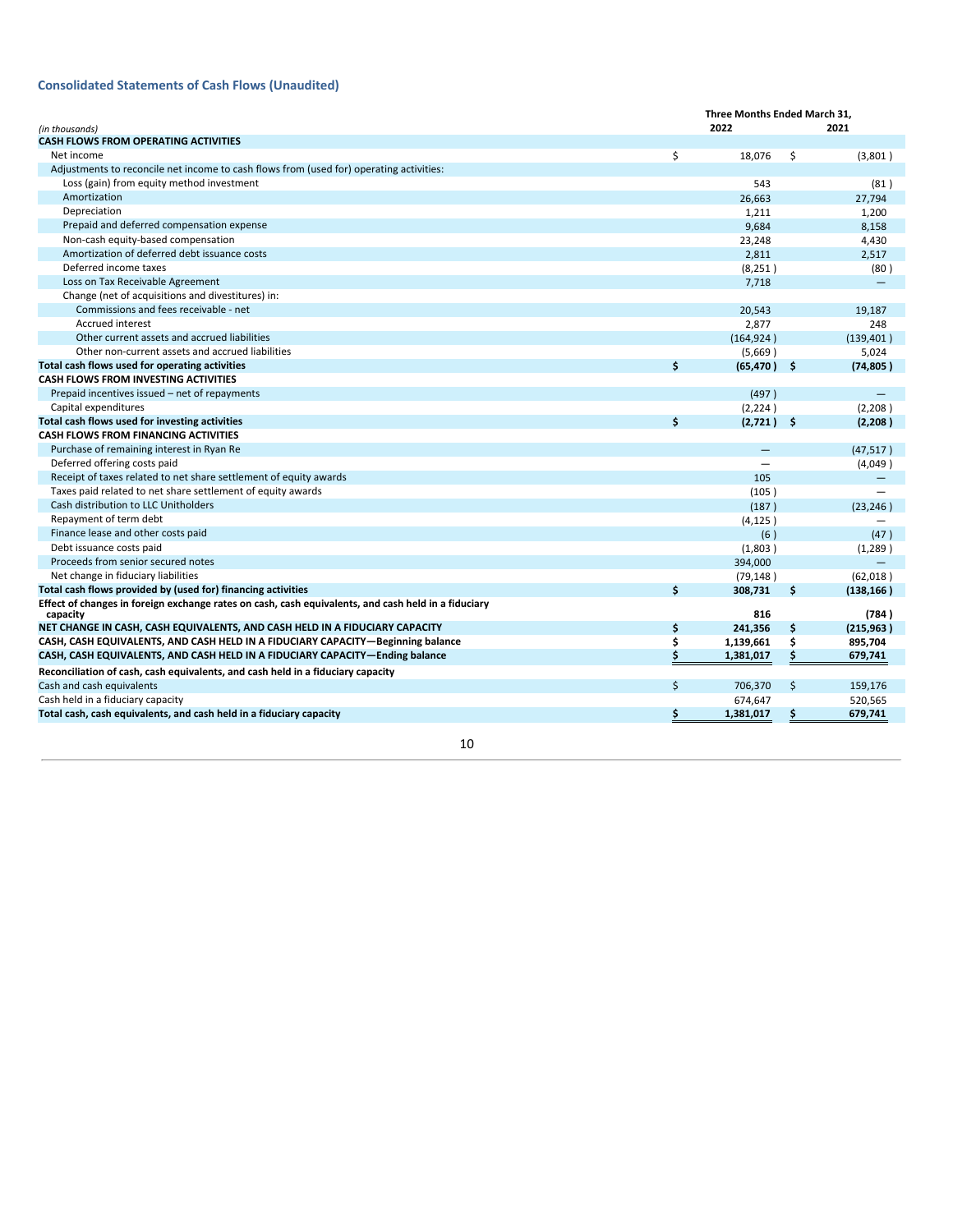# **Net Commissions and Fees**

| Three Months Ended March 31.       |  |         |               |  |         |               |  |        |       |
|------------------------------------|--|---------|---------------|--|---------|---------------|--|--------|-------|
| (in thousands, except percentages) |  | 2022    | % of<br>total |  | 2021    | % of<br>total |  | Change |       |
| <b>Wholesale Brokerage</b>         |  | 244,827 | 63.3%         |  | 191,124 | 61.4%         |  | 53,703 | 28.1% |
| <b>Binding Authorities</b>         |  | 62,993  | 16.3          |  | 55,045  | 17.7          |  | 7,948  | 14.4  |
| <b>Underwriting Management</b>     |  | 78,861  | 20.4          |  | 65,175  | 20.9          |  | 13,686 | 21.0  |
| Total net commissions and fees     |  | 386.681 |               |  | 311.344 |               |  | 75.337 | 24.2% |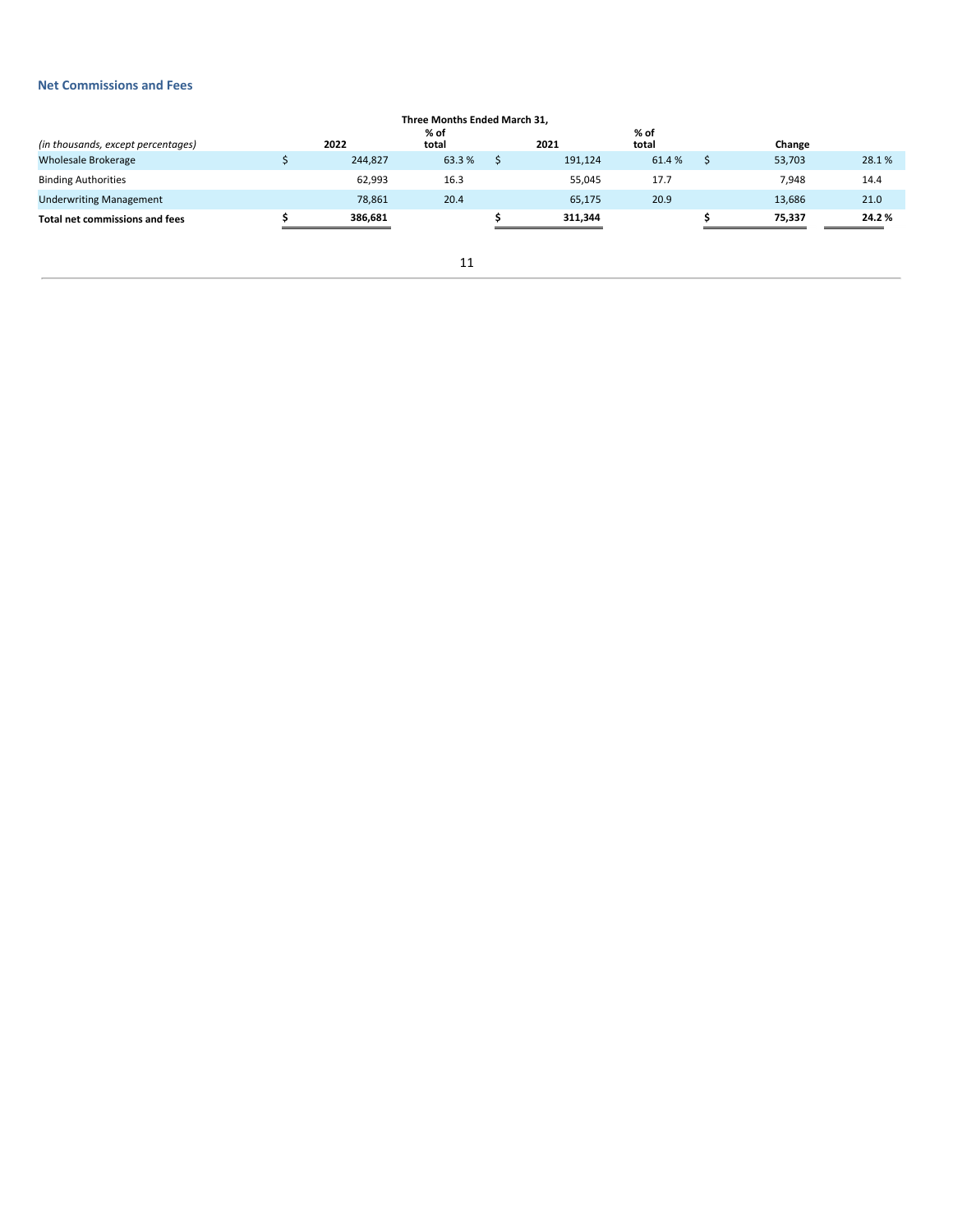# **Reconciliation of Organic Revenue Growth Rate to Total Revenue Growth Rate**

|                                        | Three Months Ended March 31, |        |  |  |
|----------------------------------------|------------------------------|--------|--|--|
|                                        | 2022                         | 2021   |  |  |
| Total revenue growth rate (GAAP) (1)   | 24.2 %                       | 49.6 % |  |  |
| Less: Mergers and acquisitions (2)     | (3.4)                        | (31.3) |  |  |
| Change in other (3)                    | (0.7)                        | 0.1    |  |  |
| Organic revenue growth rate (Non-GAAP) | 20.1%                        | 18.4 % |  |  |

(1)March 31, 2022 revenue of \$386.9 million less March 31, 2021 revenue of \$311.5 million is a \$75.4 million period-over-period change. The change, \$75.4 million, divided by the March 31, 2021 revenue of \$311.5 million is a total revenue change of 24.2%. March 31, 2021 revenue of \$311.5 million less March 31, 2020 revenue of \$208.2 million is a \$103.3 million period-over-period change. The change, \$103.3 million, divided by the March 31, 2020 revenue of \$208.2 million is a total revenue change of 49.6%. Refer to *"Comparison of the Three Months Ended March 31, 2022 and 2021"* in the 10-Q for further discussion.

(2)The mergers and acquisitions adjustment excludes net commission and fees revenue generated during the first 12 months following an acquisition. The total adjustment for the three months ended March 31, 2022 and three months ended March 31, 2021 was \$10.6 million and \$65.3 million, respectively.

(3)The other adjustments exclude the period-over-period change in contingent commissions, fiduciary investment income, and foreign exchange rates. The total adjustment for the three months ended March 31, 2022 and three months ended March 31, 2021 was \$(2.2) million and \$0.2 million, respectively.

#### **Reconciliation of Adjusted Compensation and Benefits Expense to Compensation and Benefits Expense**

|                                                                     | Three Months Ended March 31. |   |          |  |
|---------------------------------------------------------------------|------------------------------|---|----------|--|
| (in thousands, except percentages)                                  | 2022                         |   | 2021     |  |
| <b>Total revenue</b>                                                | 386,890                      | S | 311,458  |  |
| <b>Compensation and benefits expense</b>                            | 274,274                      | S | 214,486  |  |
| Acquisition-related expense                                         | (58)                         |   |          |  |
| Acquisition related long-term incentive compensation                | (7,697)                      |   | (9,422)  |  |
| Restructuring and related expense                                   | (158)                        |   | (6, 189) |  |
| Amortization and expense related to discontinued prepaid incentives | (1,782)                      |   | (2,078)  |  |
| Equity-based compensation                                           | (6,804)                      |   | (4, 430) |  |
| Initial public offering related expense                             | (16, 444)                    |   |          |  |
| Adjusted compensation and benefits expense (1)                      | 241,331                      |   | 192,367  |  |
| <b>Compensation and benefits expense ratio</b>                      | 70.9 %                       |   | 68.9%    |  |
| Adjusted compensation and benefits expense ratio                    | 62.4 %                       |   | 61.8%    |  |

(1)Adjustments made to Compensation and benefits expense are described in the footnotes of the reconciliation of Adjusted EBITDAC to Net income in "Reconciliation of Adjusted EBITDAC to Net Income."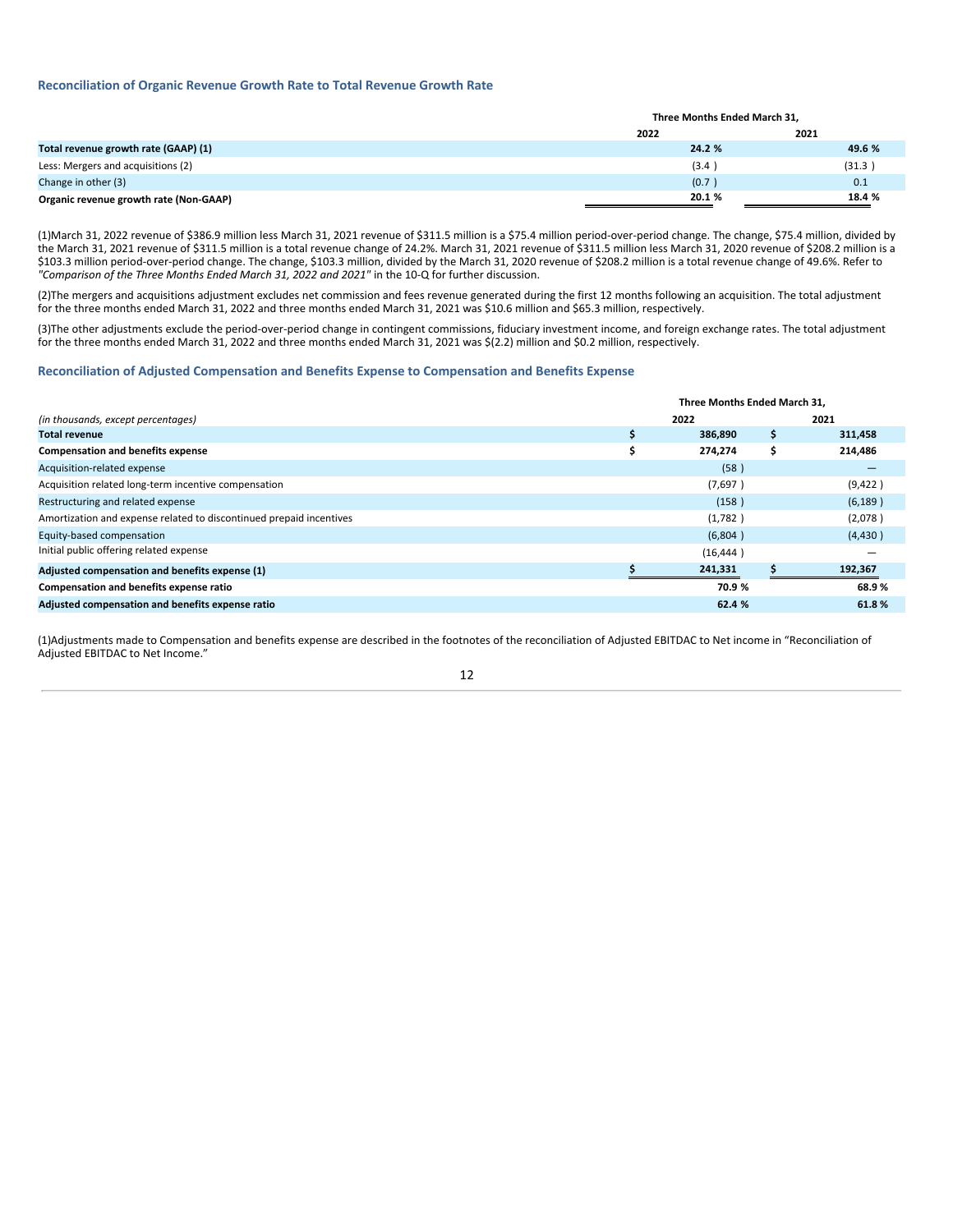# **Reconciliation of Adjusted General and Administrative Expense to General and Administrative Expense**

|                                                   | Three Months Ended March 31, |     |         |  |
|---------------------------------------------------|------------------------------|-----|---------|--|
| (in thousands, except percentages)                | 2022                         |     | 2021    |  |
| <b>Total revenue</b>                              | 386,890                      | \$. | 311,458 |  |
| General and administrative expense                | 42,361                       | S   | 27,545  |  |
| Acquisition-related expense                       | (451)                        |     | (1,714) |  |
| Restructuring and related expense                 | (2,966)                      |     | (809)   |  |
| Other non-recurring expense                       |                              |     | (335)   |  |
| Initial public offering related expense           | (648)                        |     |         |  |
| Adjusted general and administrative expense (1)   | 38,296                       |     | 24,687  |  |
| General and administrative expense ratio          | 10.9 %                       |     | 8.8%    |  |
| Adjusted general and administrative expense ratio | 9.9%                         |     | 7.9%    |  |

(1)Adjustments made to General and administrative expense are described in the footnotes of the reconciliation of Adjusted EBITDAC to Net income in "Reconciliation of Adjusted EBITDAC to Net Income."

# **Reconciliation of Adjusted EBITDAC to Net Income**

|                                                                         | <b>Three Months Ended March 31.</b> |         |    |         |
|-------------------------------------------------------------------------|-------------------------------------|---------|----|---------|
| (in thousands, except percentages)                                      |                                     | 2022    |    | 2021    |
| <b>Total revenue</b>                                                    | \$                                  | 386,890 | \$ | 311,458 |
| Net income (loss)                                                       | \$                                  | 18,076  | \$ | (3,801) |
| Interest expense, net                                                   |                                     | 21,752  |    | 20,045  |
| Income tax expense (benefit)                                            |                                     | (4,503) |    | 2,234   |
| Depreciation                                                            |                                     | 1,211   |    | 1,200   |
| Amortization                                                            |                                     | 26,663  |    | 27,794  |
| Change in contingent consideration                                      |                                     | (1,008) |    | 590     |
| <b>EBITDAC</b>                                                          | \$                                  | 62,191  | \$ | 48,062  |
| Acquisition-related expense (1)                                         |                                     | 509     |    | 1,714   |
| Acquisition related long-term incentive compensation (2)                |                                     | 7,697   |    | 9,422   |
| Restructuring and related expense (3)                                   |                                     | 3,124   |    | 6,998   |
| Amortization and expense related to discontinued prepaid incentives (4) |                                     | 1,782   |    | 2,078   |
| Other non-operating loss (income) (5)                                   |                                     | 7,521   |    | 21,446  |
| Equity-based compensation (6)                                           |                                     | 6,804   |    | 4,430   |
| Other non-recurring expense (7)                                         |                                     |         |    | 335     |
| IPO related expenses (8)                                                |                                     | 17,092  |    |         |
| (Income) from equity method investments in related party                |                                     | 543     |    | (81)    |
| <b>Adjusted EBITDAC (9)</b>                                             |                                     | 107,263 |    | 94,404  |
| Net income (loss) margin (10)                                           |                                     | 4.7%    |    | (1.2)%  |
| <b>Adjusted EBITDAC margin</b>                                          |                                     | 27.7%   |    | 30.3%   |

(1)Acquisition-related expense includes diligence, transaction-related, and integration costs. Compensation and benefits expenses were \$0.1 million for the three months ended March 31, 2022, while General and administrative expenses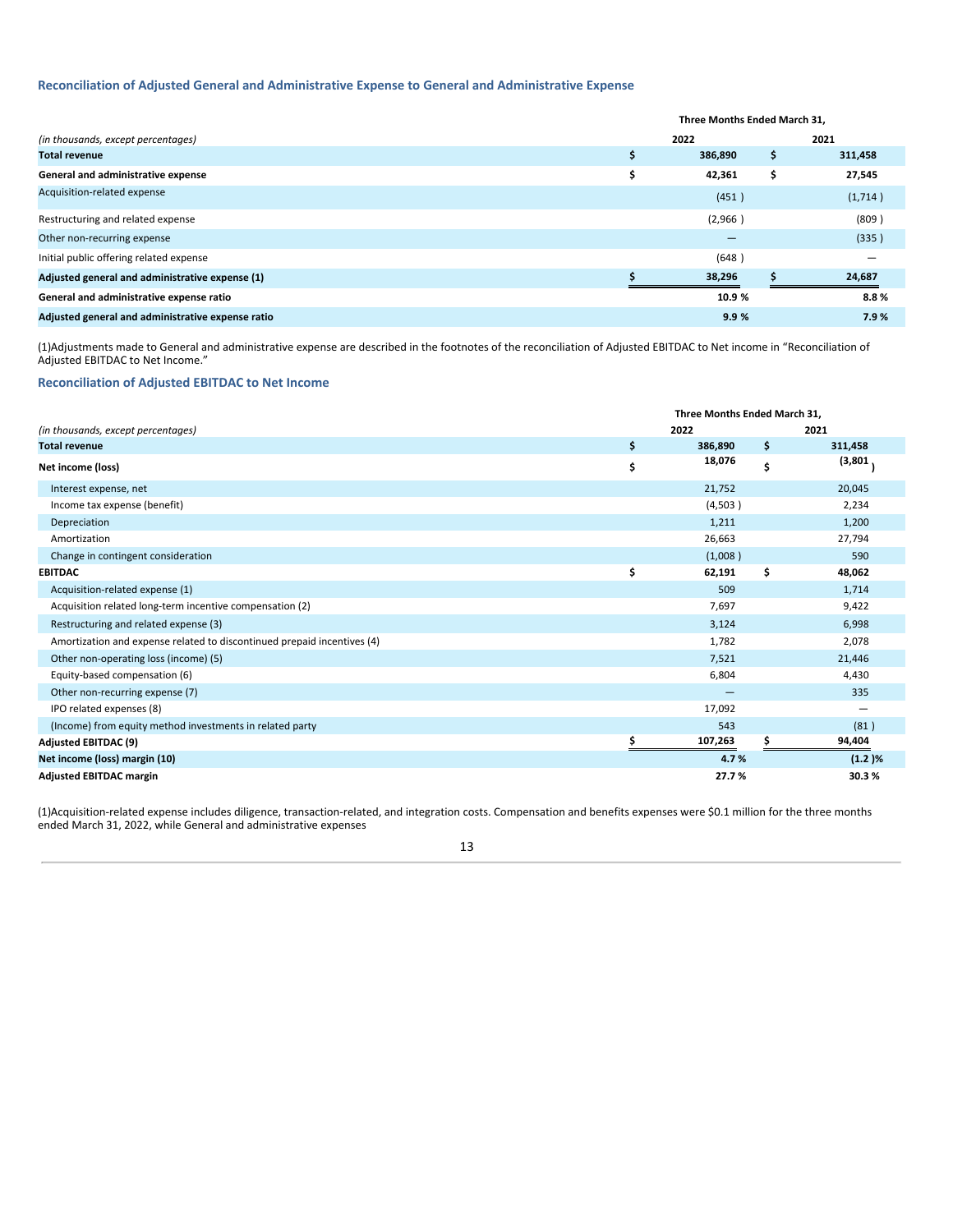contributed to \$0.5 million and \$1.7 million of the acquisition-related expense for the three months ended March 31, 2022 and 2021, respectively.

(2)Acquisition related long-term incentive compensation arises from long-term incentive plans associated with acquisitions.

(3)Restructuring and related expense consists of compensation and benefits of \$0.2 million and \$6.2 million for the three months ended March 31, 2022 and 2021, respectively, and General and administrative costs including occupancy and professional services fees of \$3.0 million and \$0.8 million for the three months ended March 31, 2022 and 2021, respectively, related to the Restructuring Plan. The compensation and benefits expense includes severance as well as employment costs related to services rendered between the notification and termination dates. See *"Note 5, Restructuring"* of the unaudited quarterly consolidated financial statements for further discussion. The remaining costs that preceded the Restructuring Plan were associated with organizational design, other severance, and non-recurring lease costs.

(4) Amortization and expense related to discontinued prepaid incentive programs - see "Note 14. Employee Benefit Plans, Prepaid and Long-Term Incentives" of the unaudited quarterly consolidated financial statements for further discussion.

(5)For the three months ended March 31, 2022, Other non-operating loss includes a \$7.7 million charge related to the change in the TRA liability caused by a change in the Company's blended state tax rates. For the three months ended March 31, 2021, Other non-operating loss (income) includes the change in fair value of the embedded derivatives on the Redeemable Preferred Units. This change in fair value of \$12.6 million was due to the occurrence of a Realization Event in the third quarter of 2021, which is defined as a Qualified Public Offering or a Sale Transaction in the Onex Purchase Agreement. For the three months ended March 31, 2021, Other non-operating loss (income) also includes expense of \$8.6 million associated with the extinguishment of a portion of the Company's deferred debt issuance costs on the term debt.

(6)Equity-based compensation reflects non-cash equity-based expense.

(7)Other non-recurring expense includes one-time impacts that do not reflect the core performance of the business, including General and administrative expenses of \$0.3 million for the three months ended March 31, 2021. Other non-recurring items include one-time professional services costs associated with term debt repricing, and one-time non-income tax charges and tax and accounting consultancy costs associated with potential structure changes.

(8)Initial public offering related expenses includes \$0.6 million of General and Administrative expense associated with the preparations for Sarbanes-Oxley compliance, tax and accounting advisory services on IPO-related structure changes, and Compensation-related expense of \$16.4 million for the three months ended March 31, 2022 primarily related to the revaluation of existing equity awards at IPO as well as expense for new awards issued at IPO.

(9)Consolidated Adjusted EBITDAC does not reflect a deduction for the Adjusted EBITDAC associated with the non-controlling interest in Ryan Re for the period of time prior to March 31, 2021 when the Company did not own 100% of Ryan Re.

(10)Net income margin is Net income as a percentage of Total revenue.

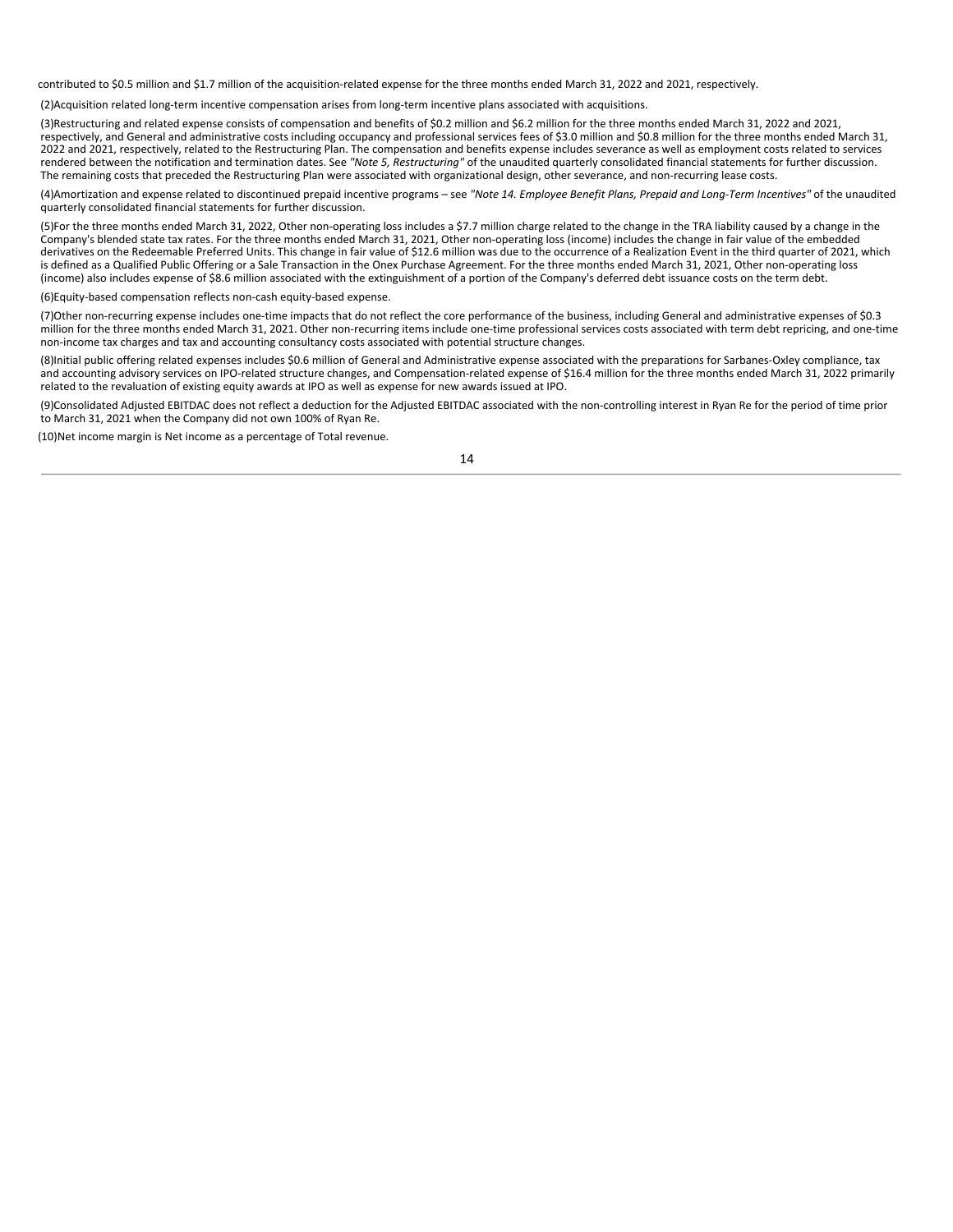#### **Reconciliation of Adjusted Net Income to Net Income**

|                                                                         | Three Months Ended March 31. |        |           |  |  |  |
|-------------------------------------------------------------------------|------------------------------|--------|-----------|--|--|--|
| (in thousands, except percentages)                                      | 2022                         |        | 2021      |  |  |  |
| <b>Total revenue</b>                                                    | \$<br>386,890                | \$     | 311,458   |  |  |  |
| Net income (loss)                                                       | \$<br>18,076                 | \$     | (3,801)   |  |  |  |
| Income tax expense (benefit)                                            | (4,503)                      |        | 2,234     |  |  |  |
| Amortization                                                            | 26,663                       | 27,794 |           |  |  |  |
| Amortization of deferred issuance costs (1)                             | 2,811                        | 3,015  |           |  |  |  |
| Change in contingent consideration                                      | (1,008)                      |        | 590       |  |  |  |
| Acquisition-related expense (2)                                         | 509                          |        | 1,714     |  |  |  |
| Acquisition related long-term incentive compensation (3)                | 7,697                        |        | 9,422     |  |  |  |
| Restructuring and related expense (4)                                   | 3,124                        |        | 6,998     |  |  |  |
| Amortization and expense related to discontinued prepaid incentives (5) | 1,782                        |        | 2,078     |  |  |  |
| Other non-operating loss (income) (6)                                   | 7,521                        |        | 21,446    |  |  |  |
| Equity-based compensation (7)                                           | 6,804                        |        | 4,430     |  |  |  |
| Other non-recurring expense (8)                                         |                              |        | 335       |  |  |  |
| IPO related expenses (9)                                                | 17,092                       |        |           |  |  |  |
| (Income) / loss from equity method investments in related party         | 543                          |        | (81)      |  |  |  |
| Adjusted income before income taxes                                     | \$<br>87,111                 | \$.    | 76,174    |  |  |  |
| Adjusted tax expense (10)                                               | (22, 379)                    |        | (19,044)  |  |  |  |
| Adjusted net income (11)                                                | 64,732                       |        | 57,130    |  |  |  |
| Net income (loss) margin (12)                                           | 4.7%                         |        | $(1.2)$ % |  |  |  |
| Adjusted net income margin                                              | 16.7%                        |        | 18.3%     |  |  |  |

(1)Interest expense, net includes amortization of deferred debt issuance costs.

(2)Acquisition-related expense includes diligence, transaction-related, and integration costs. Compensation and benefits expenses were \$0.1 million for the three months ended March 31, 2022, while General and administrative expenses contributed to \$0.5 million and \$1.7 million of the acquisition-related expense for the three months ended March 31, 2022 and 2021, respectively.

(3)Acquisition related long-term incentive compensation arises from long-term incentive plans associated with acquisitions.

(4)Restructuring and related expense consists of compensation and benefits of \$0.2 million and \$6.2 million for the three months ended March 31, 2022 and 2021, respectively, and General and administrative costs including occupancy and professional services fees of \$3.0 million and \$0.8 million for the three months ended March 31, 2022 and 2021, respectively, related to the Restructuring Plan. The compensation and benefits expense includes severance as well as employment costs related to services rendered between the notification and termination dates. See *"Note 5, Restructuring"* of the unaudited quarterly consolidated financial statements for further discussion. The remaining costs that preceded the Restructuring Plan were associated with organizational design, other severance, and non-recurring lease costs.

(5) Amortization and expense related to discontinued prepaid incentive programs - see "Note 14. Employee Benefit Plans, Prepaid and Long-Term Incentives" of the unaudited quarterly consolidated financial statements for further discussion.

(6)For the three months ended March 31, 2022, Other non-operating loss includes a \$7.7 million charge related to the change in the TRA liability caused by a change in the Company's blended state tax rates. For the three months ended March 31, 2021 Other non-operating loss (income) includes the change in fair value of the embedded derivatives on the Redeemable Preferred Units. This change in fair value of \$12.6 million was due to the occurrence of a Realization Event in the third quarter of 2021, which is defined as a Qualified Public Offering or a Sale Transaction in the Onex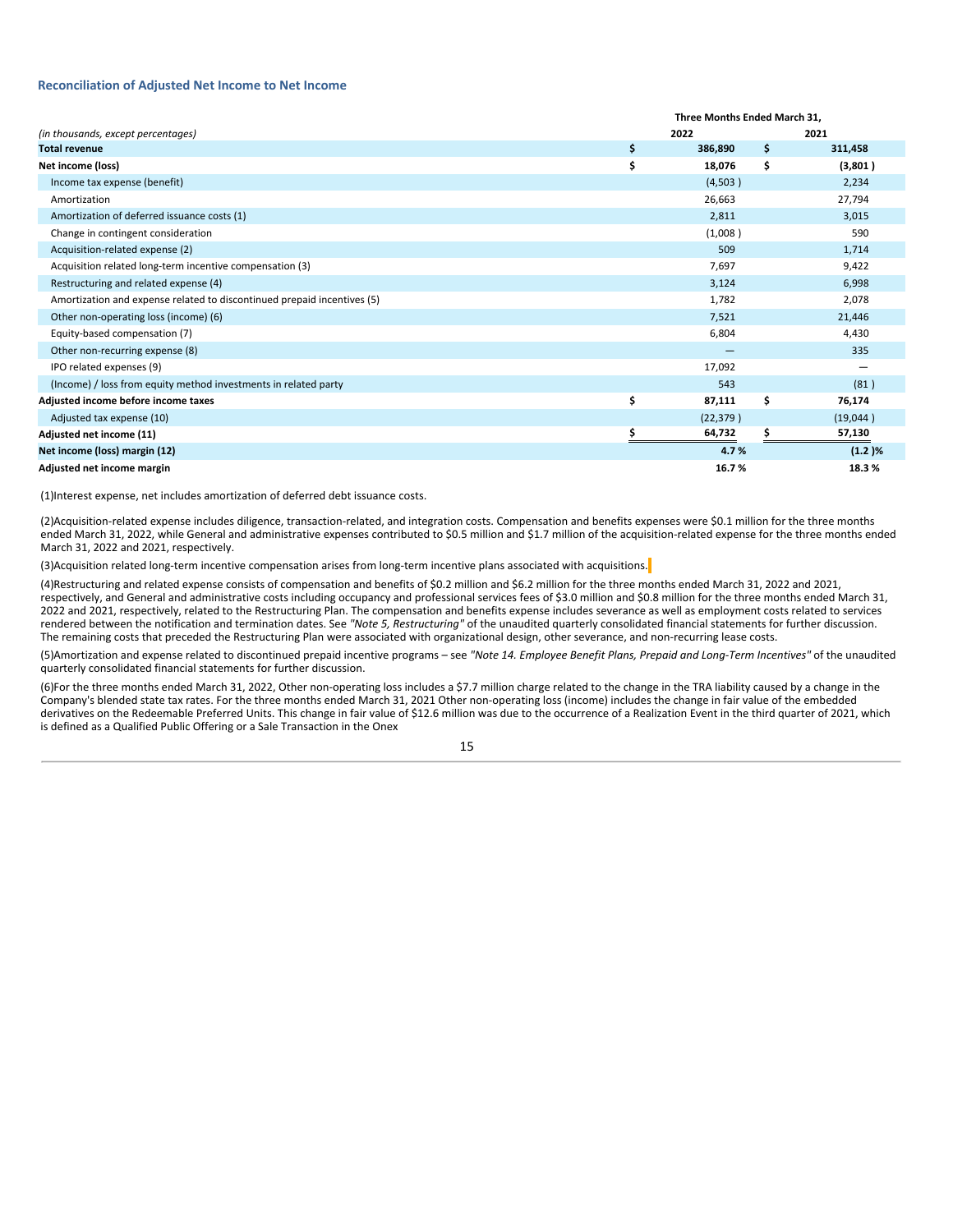Purchase Agreement. For the three months ended March 31, 2021, Other non-operating loss (income) also includes expense of \$8.6 million associated with the extinguishment of a portion of the Company's deferred debt issuance costs on the term debt.

(7)Equity-based compensation reflects non-cash equity-based expense.

(8)Other non-recurring expense includes one-time impacts that do not reflect the core performance of the business, including General and administrative expenses of \$0.3 million for the three months ended March 31, 2021. Other non-recurring items include one-time professional services costs associated with term debt repricing, and one-time non-income tax charges and tax and accounting consultancy costs associated with potential structure changes.

(9)Initial public offering related expenses includes \$0.6 million of General and administrative expense associated with the preparations for Sarbanes-Oxley compliance, tax and accounting advisory services on IPO-related structure changes, and Compensation-related expense of \$16.4 million for the three months ended March 31, 2022 primarily related to the revaluation of existing equity awards at IPO as well as expense for new awards issued at IPO.

(10)The Company is subject to United States federal income taxes, in addition to state, local, and foreign taxes, with respect to its allocable share of any net taxable income of RSG, LLC. For the three months ended March 31, 2022, this calculation of adjusted tax expense is based on a federal statutory rate of 21% and a combined state income tax rate net of federal benefits of 4.69% on 100% of the Company's adjusted income before income taxes as if the Company owned 100% of RSG, LLC. For the three months ended March 31, 2021, this calculation of adjusted tax expense is based on a federal statutory rate of 21% and a combined state income tax rate net of federal benefits of 4.00% on 100% of the Company's adjusted income before income taxes as if the Company owned 100% of RSG, LLC.

(11)Consolidated Adjusted net income does not reflect a deduction for the Adjusted net income associated with the non-controlling interest in Ryan Re for the period of time prior to March 31, 2021 when the Company did not own 100% of Ryan Re or the non-controlling interest attributed to the retained ownership of RSG LLC.

(12)Net income margin is Net income as a percentage of Total revenue.